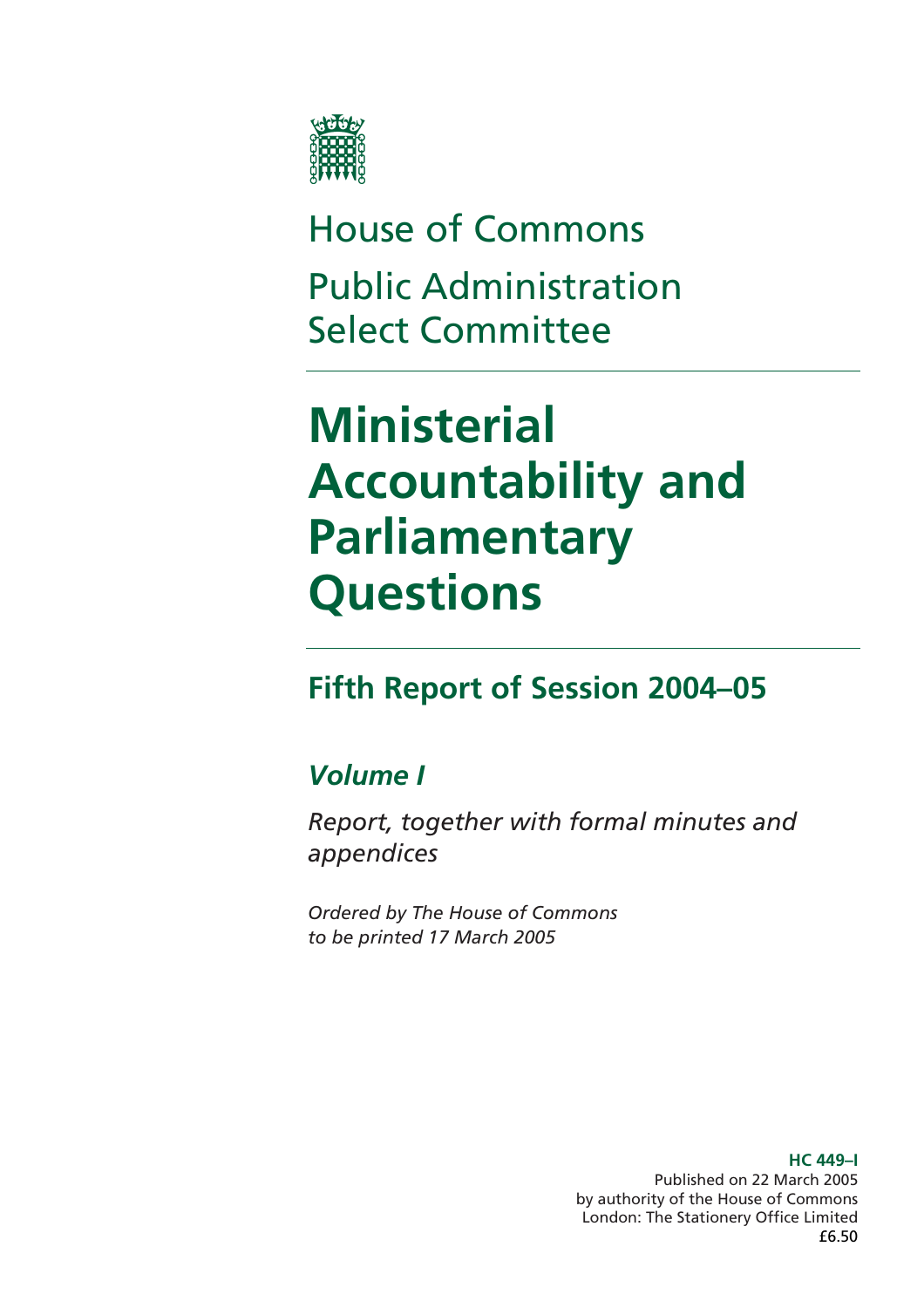#### **The Public Administration Select Committee**

The Public Administration Select Committee is appointed by the House of Commons to examine the reports of the Parliamentary Commissioner for Administration, of the Health Service Commissioners for England, Scotland and Wales and of the Parliamentary Ombudsman for Northern Ireland, which are laid before this House, and matters in connection therewith and to consider matters relating to the quality and standards of administration provided by civil service departments, and other matters relating to the civil service; and the committee shall consist of eleven members.

#### **Current membership**

Tony Wright MP (*Labour, Cannock Chase*) (Chairman) Annette Brooke MP (*Liberal Democrat, Mid Dorset and Poole North*) Mrs Anne Campbell MP (*Labour, Cambridge*) Sir Sydney Chapman MP (*Conservative, Chipping Barnet*) Mr David Heyes MP (*Labour, Ashton under Lyne*) Mr Kelvin Hopkins MP (*Labour, Luton North*) Mr Ian Liddell-Grainger MP *(Conservative, Bridgwater*) Mr Gordon Prentice MP (*Labour, Pendle*) Hon Michael Trend, CBE MP (*Conservative, Windsor*) Brian White MP (*Labour, Milton Keynes North East*) Iain Wright MP (*Labour, Hartlepool)*

#### **Powers**

The committee is one of the select committees, the powers of which are set out in House of Commons Standing Orders, principally in SO No 146. These are available on the Internet via www.parliament.uk.

#### **Publications**

The Reports and evidence of the Committee are published by The Stationery Office by Order of the House. All publications of the Committee (including press notices) are on the Internet at

www.parliament.uk/parliamentary\_committees/public\_administration\_select\_co mmittee.cfm. A list of Reports of the Committee in the present Parliament is at the back of this volume.

#### **Committee staff**

The current staff of the Committee are Philip Aylett (Clerk), Clive Porro (Second Clerk), Lucinda Maer (Committee Specialist), Jackie Recardo (Committee Assistant), Jenny Pickard (Committee Secretary) and Phil Jones (Senior Office Clerk).

#### **Contacts**

All correspondence should be addressed to the Clerk of the Public Administration Select Committee, Committee Office, First Floor, 7 Millbank, House of Commons, London SW1P 3JA. The telephone number for general enquiries is 020 7219 3284; the Committee's email address is pubadmincom@parliament.uk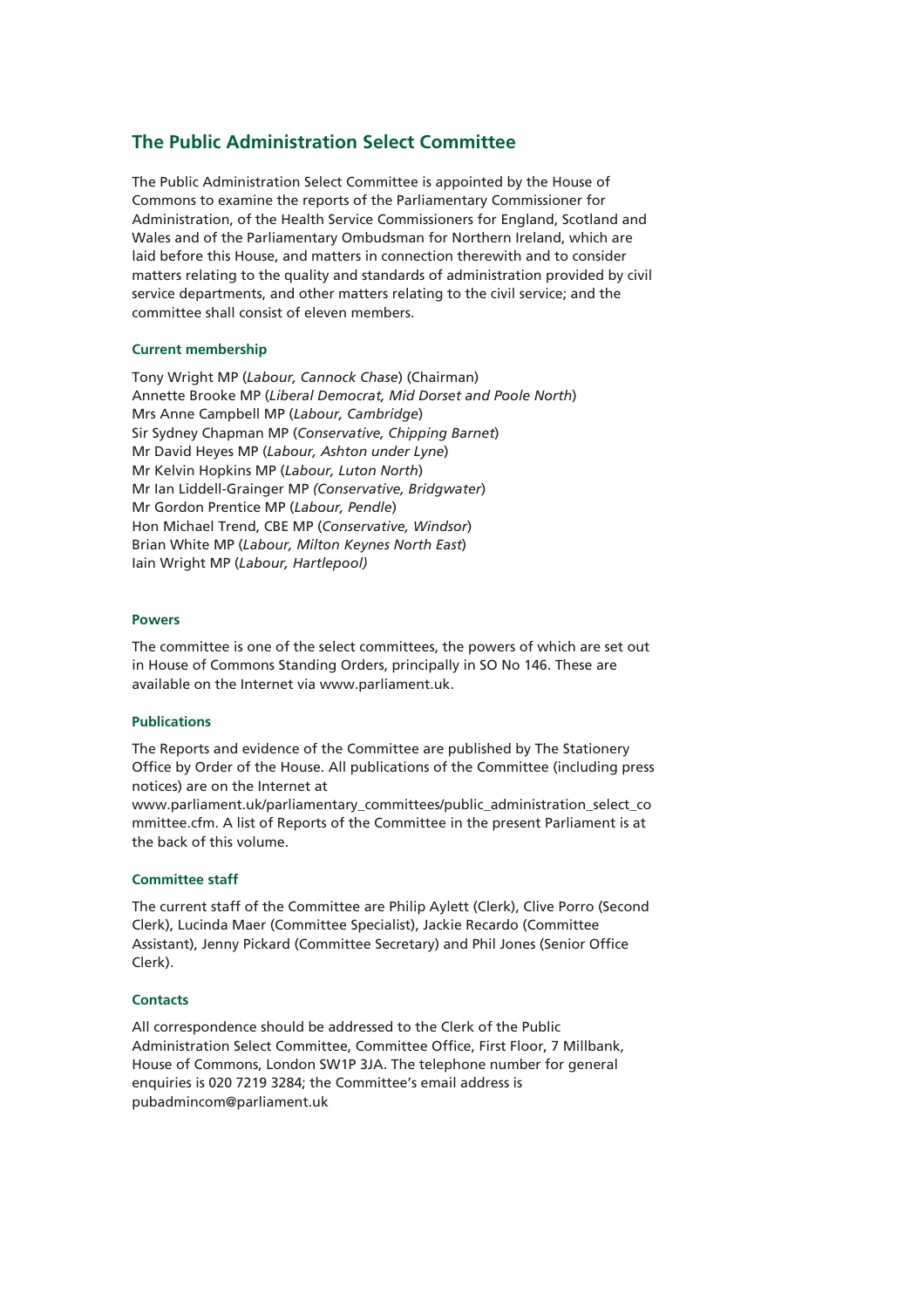# **Contents**

|                       |                                                                                                   | Page |
|-----------------------|---------------------------------------------------------------------------------------------------|------|
| <b>Report</b>         |                                                                                                   | 3    |
|                       | Introduction                                                                                      | 3    |
|                       | Government response to the sixth report                                                           | 3    |
|                       | Citing the Code exemptions                                                                        | 3    |
|                       | Implementation of the Freedom of Information Act and Parliamentary Questions7                     |      |
|                       | Judging the public interest                                                                       | 7    |
|                       | Timeliness: named day questions                                                                   | 8    |
|                       | 'I will writes'                                                                                   | 9    |
|                       | Other evidence from Members                                                                       | 10   |
|                       | Conclusion                                                                                        | 11   |
|                       | <b>Conclusions and recommendations</b>                                                            | 12   |
|                       | <b>Appendix 1: Guidance to Officials on Drafting Answers to</b><br><b>Parliamentary Questions</b> | 13   |
|                       | Appendix 2: Letter from the Principal Clerk, Table Office                                         | 15   |
| <b>Formal minutes</b> |                                                                                                   | 19   |
|                       | <b>Reports from the Public Administration Select Committee since 2001</b>                         | 20   |
|                       | <b>Volume II, Appendices, HC 449-II</b>                                                           |      |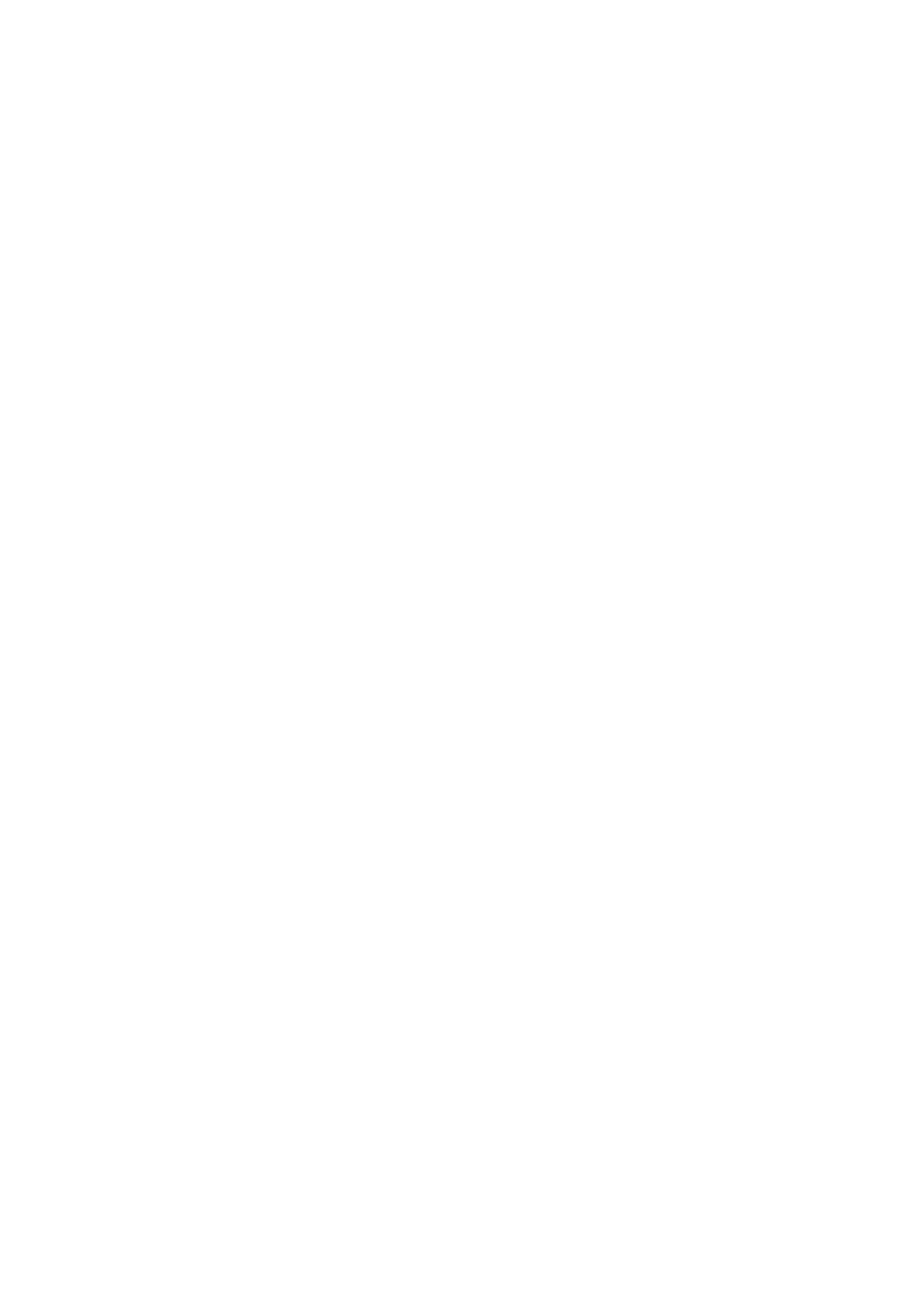# Report

### **Introduction**

1. This is the seventh report on Ministerial Accountability and Parliamentary Questions published by the Committee or its predecessor, the Public Service Committee. The genesis for this series of reports was the findings of Lord Scott's 'Arms to Iraq' inquiry about the provision of information by Ministers to Parliament.<sup>1</sup> This is the last report covering parliamentary sessions during which the Code of Practice on Access to Government Information (henceforth referred to as the Code) has been in operation.<sup>2</sup> With a certain symmetry, the end of this period has been marked by inquiries surrounding the information the Government provided to this House and the public about the reasons for the invasion of Iraq, in particular the Butler Inquiry on intelligence and weapons of mass destruction (WMD).<sup>3</sup> The Code was superseded by the full coming into force of the Freedom of Information Act 2000 on 1 January 2005.

#### **Government response to the sixth report**

2. The Committee's previous report on this subject dealt with, among other things, the potential impact on Parliamentary Questions of the Freedom of Information Act as well as the provision by departments of the relevant exemption under the Code where they refuse to answer a Question on public interest grounds.<sup>4</sup> These and other matters are dealt with elsewhere in this Report. We also looked, in some detail, into the separate guidance for officials on how to answer Parliamentary Questions produced by departments and its uniformity with central, Cabinet Office, guidance. As our Report showed, departmental guidance was not always consistent with the Government's own core central guidance. It was disappointing, therefore, that the Government did not feel it appropriate for the Cabinet Office to exercise a role in ensuring the consistent application of central guidance and in disseminating examples of best practice by individual departments across Whitehall.5 **We understand, however, that the Cabinet Office is actively considering ways in which to disseminate good practice across departments. We will return to this matter in a future report.**

### **Citing the Code exemptions**

3. The Code operated for ten years until 31 December 2004. The Government accepted a recommendation of the Public Service Committee in July 1996 that the relevant Code

<sup>1</sup> Sir Richard Scott, *Report of the Inquiry into the Export of Defence Equipment and Dual-Use Goods to Iraq and Related Prosecutions*, HC (1996–96) 115

<sup>2</sup> *Code of Practice on Access to Government Information* Second Edition 1997, www.dca.gov.uk

<sup>&</sup>lt;sup>3</sup> Lord Butler et al, *Review of Intelligence on Weapons of Mass Destruction*, HC (2003-04) 898. See also Foreign Affairs Committee, Ninth Report of Session 2002–03, *The Decision to go to War in Iraq,* HC 813; Intelligence and Security Committee, *Iraqi Weapons of Mass Destruction - Intelligence and Assessments*, Cm 5972, September 2003 and Lord Hutton, *Inquiry into the Circumstances Surrounding the Death of Dr David Kelly CMG*, HC (2003–04) 247.

<sup>4</sup> Third Report of Session 2003–04, *Ministerial Accountability and Parliamentary Questions,* HC 355

<sup>5</sup> First Special Report of Session 2003–04, *Ministerial Accountability and Parliamentary Questions: Government Response to the Committee's Third Report of Session 2003–04***,** HC 1262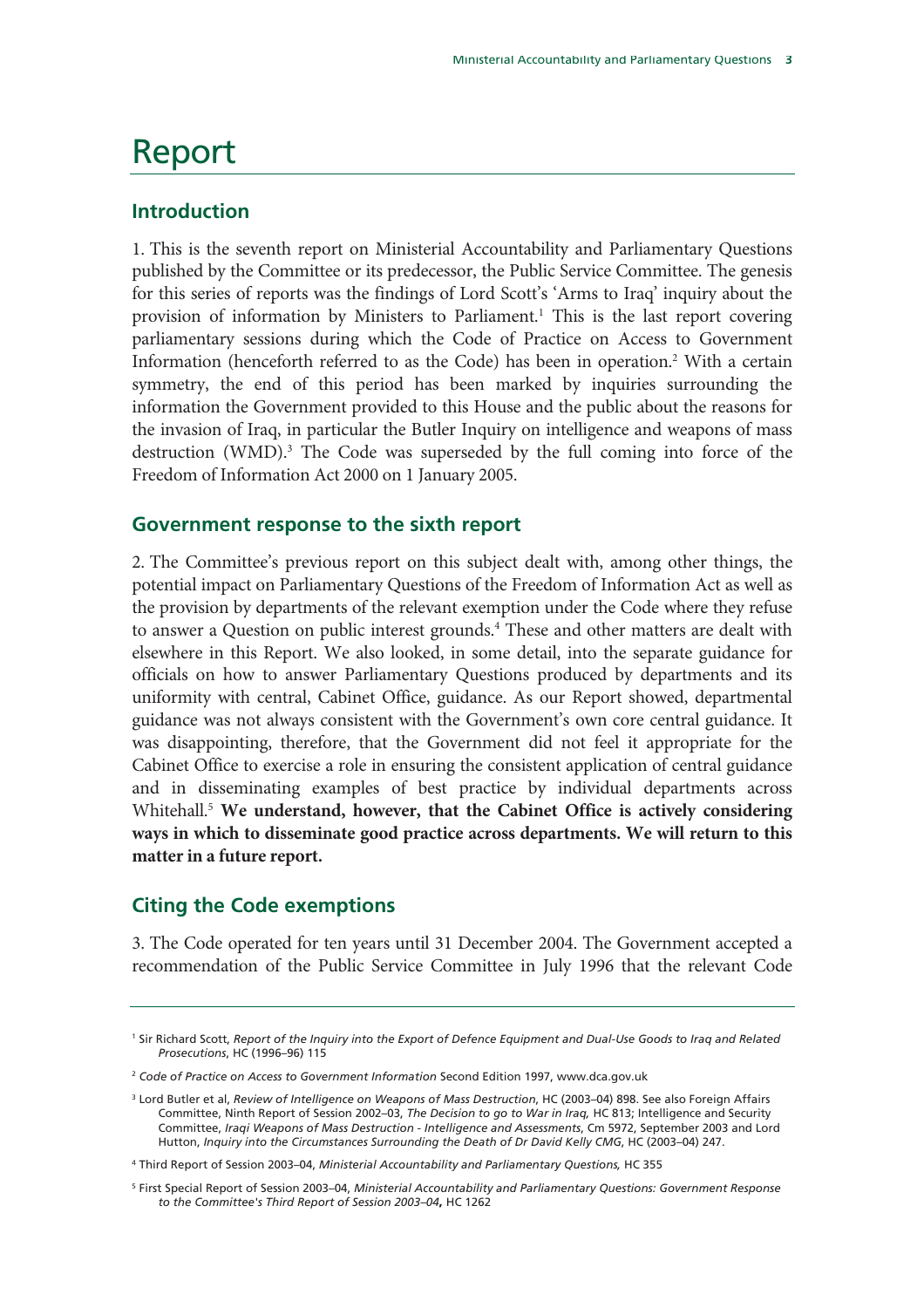exemptions should be specified when departments refused an answer.<sup>6</sup> Nonetheless this practice has not been fully adhered to since then, despite repeated recommendations by this Committee to that effect, which the Government has accepted. The data for the last two parliamentary sessions are set out in tables 1 and 2 below, which are derived from the memoranda from the Table Office listing departmental refusals to provide information requested in Parliamentary Questions.<sup>7</sup>

4. More than 98% of the Questions in the last two sessions received an answer (although these include holding replies and questions not answered for reasons of disproportionate cost). However, of those where an answer has been refused between sessions 2000-01 and session 2003-04, just over half (52.5%) of the responses have cited the Code exemption.<sup>8</sup> The Ministry of Defence should be praised for its punctiliousness in providing the specific exemption despite the large number of Questions it handles. Over this period they have cited exemptions, on average, in 86% of cases. The Home Office, on the other hand, has only managed an average of 13%, reaching a low of 9% in the last Session. Overall this has been a poor performance by Whitehall, not least since departments have invariably proved quite capable of coming up with the relevant exemption when we asked them do so subsequently.

5. **We are concerned that departments have failed to honour fully their undertaking to provide the specific Code exemption where they have failed to give an answer on public interest grounds. We are particularly concerned that the Home Office has been such a poor performer. This appears to be of a piece with its inability to deal with named day Parliamentary Questions and to meet its own deadlines for correspondence (see paras 11-13 below).** 

<sup>6</sup> Public Service Committee, First Special Report of Session 1996–97, *Government Response to the Second Report from the Committee (Session 1995-96) on Ministerial Accountability and Parliamentary Responsibility***,** HC 67, pp xv–xvi

<sup>7</sup> Published in Vol II, Appendices 1 and 3

<sup>8</sup> For the equivalent tables for sessions 2000–01 and 2001–02 see Third Report of Session 2003–04, *Ministerial Accountability and Parliamentary Questions*, HC 355, pp 11–12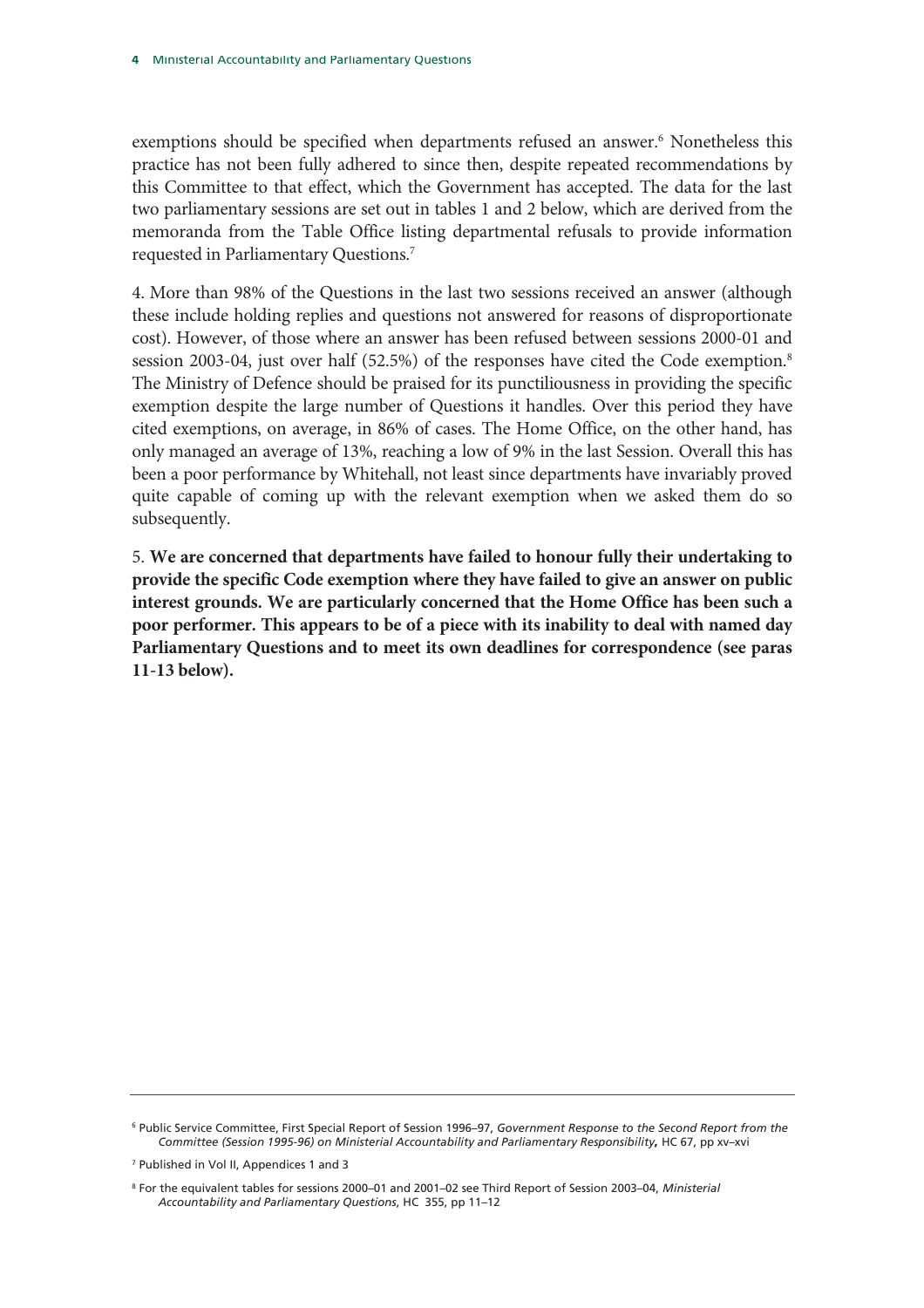|                                                                                        | <b>Total No.</b><br>of<br><b>Questions</b><br><b>Tabled</b> | Percentage<br><b>Refused</b> | No. of<br><b>Questions</b><br><b>Refused</b> | No. of<br><b>Questions</b><br>citing<br>exemptions | Percentage<br>citing<br>exemption |
|----------------------------------------------------------------------------------------|-------------------------------------------------------------|------------------------------|----------------------------------------------|----------------------------------------------------|-----------------------------------|
| <b>Advocate</b><br><b>General for</b><br><b>Scotland and</b><br><b>Scotland Office</b> | 483                                                         | 1.66%                        | 8                                            | 4                                                  | 50%                               |
| <b>Cabinet Office</b>                                                                  | 425                                                         | 3.06%                        | 13                                           | 9                                                  | 69%                               |
| <b>Department for</b><br><b>Constitutional</b><br><b>Affairs</b>                       | 385                                                         | 1.56%                        | 6                                            | $\overline{2}$                                     | 33%                               |
| <b>Culture Media</b><br>and Sport                                                      | 1401                                                        | 0.71%                        | 10                                           | 4                                                  | 40%                               |
| <b>Ministry of</b><br><b>Defence</b>                                                   | 4256                                                        | 5.80%                        | 247                                          | 206                                                | 83%                               |
| Office of the<br><b>Deputy Prime</b><br><b>Minister</b>                                | 2693                                                        | 0.41%                        | 11                                           | $\overline{7}$                                     | 64%                               |
| <b>Education and</b><br><b>Skills</b>                                                  | 3411                                                        | 0.50%                        | 17                                           | 6                                                  | 35%                               |
| Environment,<br><b>Food and Rural</b><br><b>Affairs</b>                                | 4183                                                        | 1.03%                        | 43                                           | 21                                                 | 49%                               |
| <b>Foreign and</b><br><b>Commonwealth</b><br><b>Office</b>                             | 3322                                                        | 2.29%                        | 76                                           | 47                                                 | 62%                               |
| <b>Department of</b><br><b>Health</b>                                                  | 7676                                                        | 0.66%                        | $\overline{51}$                              | 21                                                 | 41%                               |
| <b>Home Office</b>                                                                     | 4829                                                        | 2.07%                        | 100                                          | 10                                                 | 10%                               |
| <b>International</b><br><b>Development</b>                                             | 2172                                                        | 0.28%                        | 6                                            | $\overline{6}$                                     | 100%                              |
| <b>Northern</b><br><b>Ireland Office</b>                                               | 1911                                                        | 1.10%                        | 21                                           | 3                                                  | 14%                               |
| <b>Prime Minister</b>                                                                  | 661                                                         | 7.56%                        | 50                                           | 35                                                 | 70%                               |
| <b>Privy Council</b>                                                                   | 2                                                           | 100%                         | 2                                            | 0                                                  | 0%                                |
| Solicitor<br>General                                                                   | 248                                                         | 4.44%                        | 11                                           | $\overline{2}$                                     | 18%                               |
| <b>Trade and</b><br><b>Industry</b>                                                    | 3506                                                        | 2.42%                        | 85                                           | 43                                                 | 51%                               |
| <b>Transport</b>                                                                       | 2956                                                        | 1.86%                        | 55                                           | 16                                                 | 29%                               |
| <b>Treasury</b>                                                                        | 3295                                                        | 2.19%                        | 72                                           | 57                                                 | 79%                               |
| <b>Wales Office</b>                                                                    | 399                                                         | $0.75\%$                     | 3                                            | 3                                                  | 100%                              |
| <b>Work and</b><br><b>Pensions</b>                                                     | 2645                                                        | 0.79%                        | 21                                           | 14                                                 | 67%                               |
| <b>Total</b>                                                                           | 50859                                                       | 1.79%                        | 908                                          | 516                                                | 57%                               |

**Table 1: Totals of Written Questions to Departments Session 2002–03**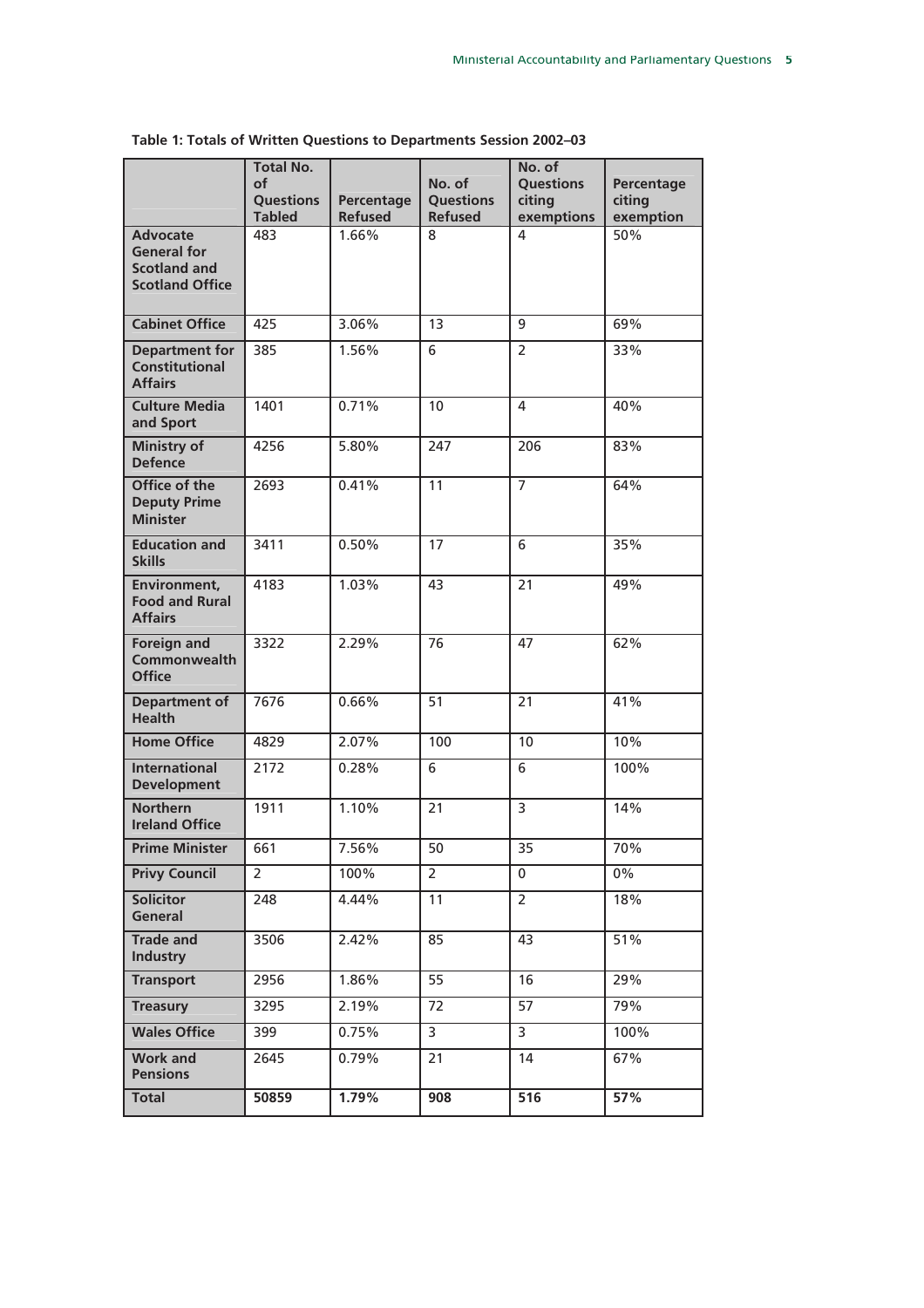|                                                                                        | <b>Total No.</b><br>of<br><b>Questions</b> | Percentage     | No. of<br><b>Questions</b> | No. of<br><b>Questions</b><br>citing | Percentage<br>citing |
|----------------------------------------------------------------------------------------|--------------------------------------------|----------------|----------------------------|--------------------------------------|----------------------|
|                                                                                        | <b>Tabled</b>                              | <b>Refused</b> | <b>Refused</b>             | exemptions                           | exemption            |
| <b>Advocate</b><br><b>General for</b><br><b>Scotland and</b><br><b>Scotland Office</b> | 298                                        | 4.36%          | $\overline{13}$            | 12                                   | 92%                  |
| <b>Cabinet Office</b>                                                                  | 431                                        | 3.48%          | 15                         | 11                                   | 73%                  |
| <b>Chancellor of</b><br>the Duchy of<br><b>Lancaster</b>                               | 39                                         | 2.56%          | $\mathbf{1}$               | $\mathbf{1}$                         | 100%                 |
| <b>Department for</b><br><b>Constitutional</b>                                         | 984                                        | 1.12%          | $\overline{11}$            | 6                                    | 55%                  |
| <b>Culture Media</b><br>and Sport                                                      | 1292                                       | 0.85%          | 11                         | 5                                    | 45%                  |
| <b>Ministry of</b><br><b>Defence</b>                                                   | 3210                                       | 5.02%          | 161                        | 134                                  | 83%                  |
| <b>Office of the</b><br><b>Deputy Prime</b><br><b>Minister</b>                         | 2928                                       | 1.02%          | $\overline{30}$            | 6                                    | 20%                  |
| <b>Education and</b><br><b>Skills</b>                                                  | 3946                                       | 0.41%          | 16                         | 10                                   | 63%                  |
| Environment,<br><b>Food and Rural</b><br><b>Affairs</b>                                | 4126                                       | 0.61%          | $\overline{25}$            | $\overline{12}$                      | 48%                  |
| <b>Foreign and</b><br>Commonwealth<br><b>Office</b>                                    | 3218                                       | 2.89%          | 93                         | 54                                   | 58%                  |
| <b>Department of</b><br><b>Health</b>                                                  | 6323                                       | 0.36%          | $\overline{23}$            | 9                                    | 39%                  |
| <b>Home Office</b>                                                                     | 5529                                       | 1.41%          | 78                         | $\overline{7}$                       | 9%                   |
| <b>International</b><br><b>Development</b>                                             | 1617                                       | 1.67%          | 27                         | 14                                   | 52%                  |
| <b>Northern</b><br><b>Ireland Office</b>                                               | 2784                                       | 0.86%          | $\overline{24}$            | 10                                   | 42%                  |
| <b>Prime Minister</b>                                                                  | 646                                        | 12.23%         | $\overline{7}9$            | 44                                   | 56%                  |
| Leader of the<br><b>House and</b><br><b>Privy Council</b>                              | 93                                         | $0\%$          | 0                          | $\mathbf 0$                          | n/a                  |
| <b>Solicitor</b><br>General                                                            | 208                                        | 6.25%          | 13                         | $\overline{7}$                       | 54%                  |
| <b>Trade and</b><br><b>Industry</b>                                                    | 3818                                       | 2.30%          | 88                         | 35                                   | 40%                  |
| <b>Transport</b>                                                                       | 2685                                       | 1.79%          | 48                         | 11                                   | 23%                  |
| <b>Treasury</b>                                                                        | 2794                                       | 1.97%          | 53                         | 23                                   | 43%                  |
| <b>Wales Office</b>                                                                    | 256                                        | 0.00%          | 0                          | $\mathbf 0$                          | n/a                  |
| <b>Work and</b><br><b>Pensions</b>                                                     | 2589                                       | 0.39%          | 10                         | 9                                    | 90%                  |
| <b>Total</b>                                                                           | 49814                                      | 1.64%          | 819                        | 420                                  | 51%                  |

**Table 2: Totals of Written Questions to Departments Session 2003–04**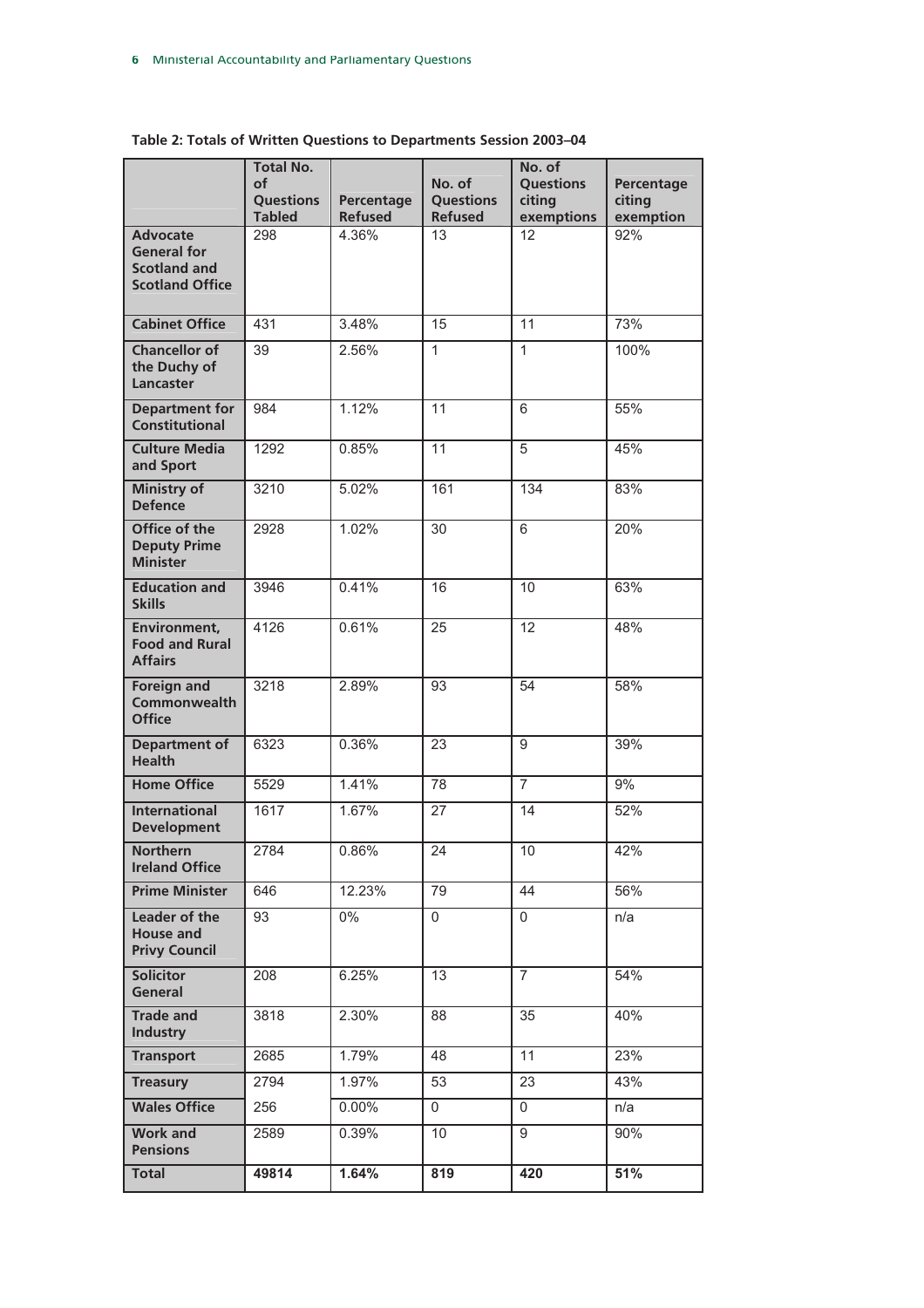### **Implementation of the Freedom of Information Act and Parliamentary Questions**

6. The potential impact of the Freedom of Information Act 2000 on the system of Parliamentary Questions was first raised by this Committee back in 1998. We noted then that "It would be absurd if the private request should be in some way a better method of obtaining an answer from Government than the public request in Parliament".<sup>9</sup> We raised these issues again in our most recent report.<sup>10</sup> In its response, the Government registered its determination "that greater access to information for the citizen should do nothing to undermine the crucial role of Parliament in holding Government to account". It went on to reiterate that "where a Member is dissatisfied with the answer to their Parliamentary Question there are well-established parliamentary routes Members may follow..." but clarified that "alternatively [Members] may write to the appropriate Minister expressing their concern and setting out the information they are seeking".<sup>11</sup> This route would attract the full provisions of the Act. We welcome this approach which properly reconciles the scope for Members to pursue to the full the opportunities to obtain information provided by the new arrangements, while effectively safeguarding Parliament's right not to have its proceedings questioned. **The Committee will monitor the effect of the Freedom of Information Act on Parliamentary Questions, and we will publish our findings in a future report on this subject.**

### **Judging the public interest**

7. The 1997 parliamentary resolution on Ministerial Accountability sets out the principles which should govern the conduct of Ministers in relation to Parliament. Paragraph 3 of the Resolution states that:

"Ministers should be as open as possible with Parliament, refusing to provide information only when disclosure would not be in the public interest, which should be decided in accordance with relevant statute and the Government's Code of Practice on Access to Government Information".12

8. The interpretation of public interest has thus been judged with reference to the exemptions in the Code. Where the Government has refused to answer a Parliamentary Question on the grounds that it is not in the public interest to do so, we have been relentless in pressing for the relevant exemptions of the Code to be explicitly cited. The Cabinet Office guidance of September 2002 was unequivocal. It advised officials that "If you conclude that material information must be withheld and the PQ cannot be fully answered as a result, draft an answer which makes this clear citing the relevant exemption of the Code of Practice…".13 The Government's response to our last report on the subject said:

<sup>9</sup> Fourth Report of Session 1997–98, *Ministerial Accountability and Parliamentary Questions*, HC 820, para 15

<sup>10</sup> HC (2003–04) 355, paras 4–13

<sup>11</sup> HC (2003–04) 1262

<sup>12</sup> CJ (1996–97) 328

<sup>13</sup> First Report of Session 2002–03, *Ministerial Accountability and Parliamentary Questions: Government Response to the Committee's Ninth Report of Session 2001–02***,** HC 136, Appendix, p 10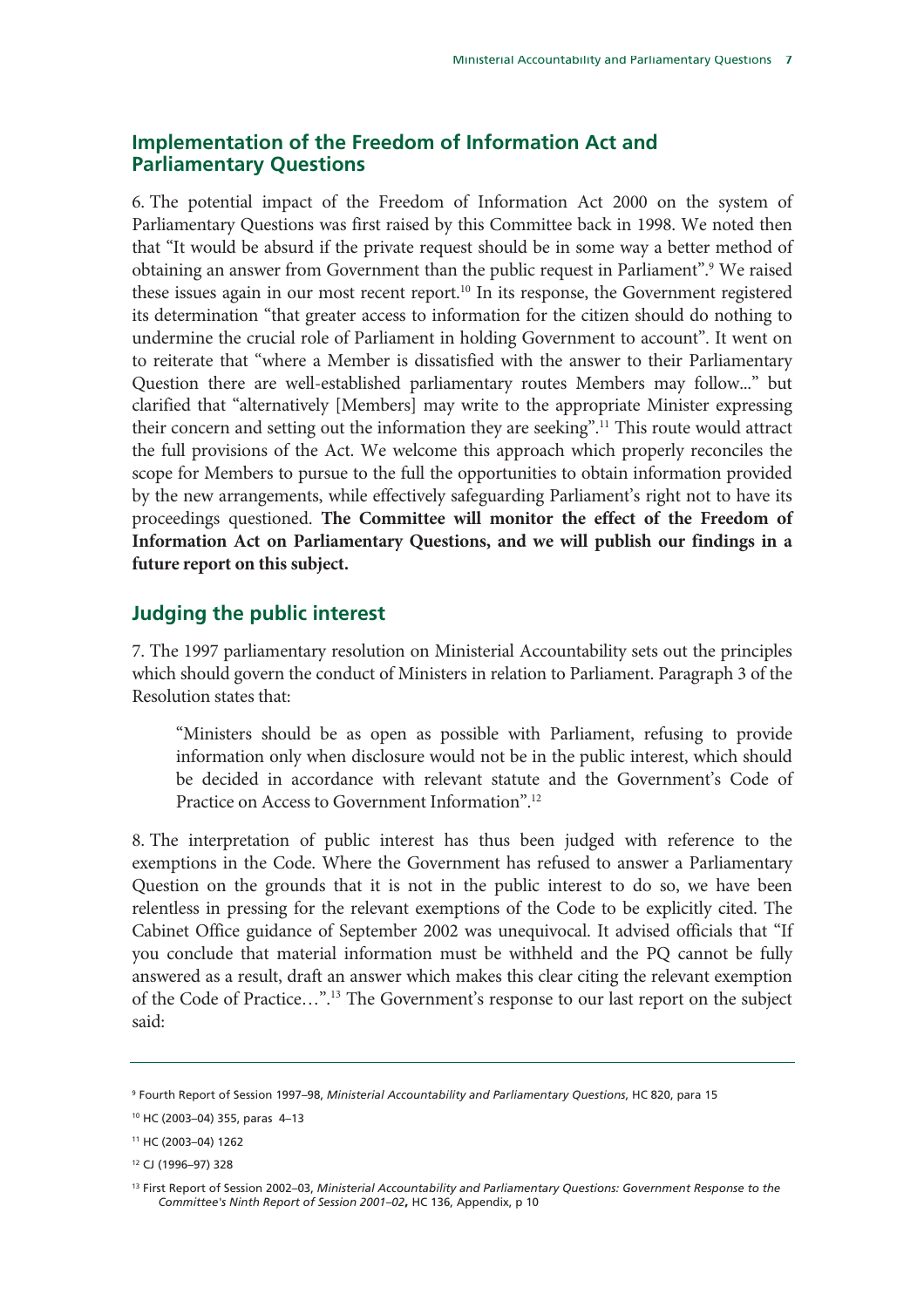"…in preparation for the implementation of the Freedom of Information Act from January 2005, the Department for Constitutional Affairs will give guidance on applying exemptions under the Act and the Cabinet Office will update their Guidance to Officials on Drafting Answers to Parliamentary Questions. This will maintain the approach that exemptions must be cited for each situation where information is not provided in the Parliamentary Answer".14

9. The Cabinet Office has made available to us copies of its latest guidance to officials on drafting answers to Parliamentary Questions which has been revised to take account of the Freedom of Information Act. This new guidance states that:

"If you conclude that material information must be withheld and the PQ cannot be fully answered as a result, draft an answer which makes this clear and explains ... in terms similar to those in the Freedom of Information Act (without resorting to explicit reference to the Act itself or to section numbers) the reason for the refusal. For example, 'The release of this information would prejudice commercial interests<sup>"".15</sup>

10. **We believe the Cabinet Office guidance, revised to take account of the Freedom of Information Act, is inconsistent with earlier practice and with the Government's recent response to us which undertook to maintain the approach in future that exemptions must be cited for each situation where information is not provided in the Parliamentary Answer. As with the Code, it should be possible to interpret the public interest by analogous reference to Freedom of Information Act exemptions. For example an answer withholding information for a particular reason could state that "the parallel exemption under the Freedom of Information Act would be …". Such phraseology would be helpful without prejudicing the separate and distinct character of Parliamentary proceedings. We recommend that Cabinet Office guidance should be reconsidered accordingly.**

### **Timeliness: named day questions**

11. The system of (unlimited) named-day questions subject to a minimum period of notice of three days was introduced in session 1972-73. Concerned about the "overloading" of the system, the Procedure Committee recommended, in June 2002, a daily quota of five named-day questions per Member.<sup>16</sup> This quota was introduced in January 2003.

12. We have had occasion to publish evidence from Members about departmental performance in answering named-day questions by the due date.<sup>17</sup> Norman Baker MP sent us the outcome of his research into whether the five day quota had led to an improvement in named day questions being answered on time. He concluded that the expected benefits had not materialised. There are now, of course, fewer named day Parliamentary Questions since the limit of five per Member per day was introduced, so percentages are of a much

<sup>14</sup> HC (2004–05) 1262, p 3

<sup>&</sup>lt;sup>15</sup> Cabinet Office, *Guidance to Officials on Drafting Answers to Parliamentary Questions, February 2005, para 7 at* Appendix 1

<sup>16</sup> Procedure Committee, Third Report of Session 2001–02, *Parliamentary Questions*, HC 622, para 73

<sup>17</sup> Second Report of Session 2000–01, *Ministerial Accountability and Parliamentary Questions*, HC 61, Annexes 2 and 3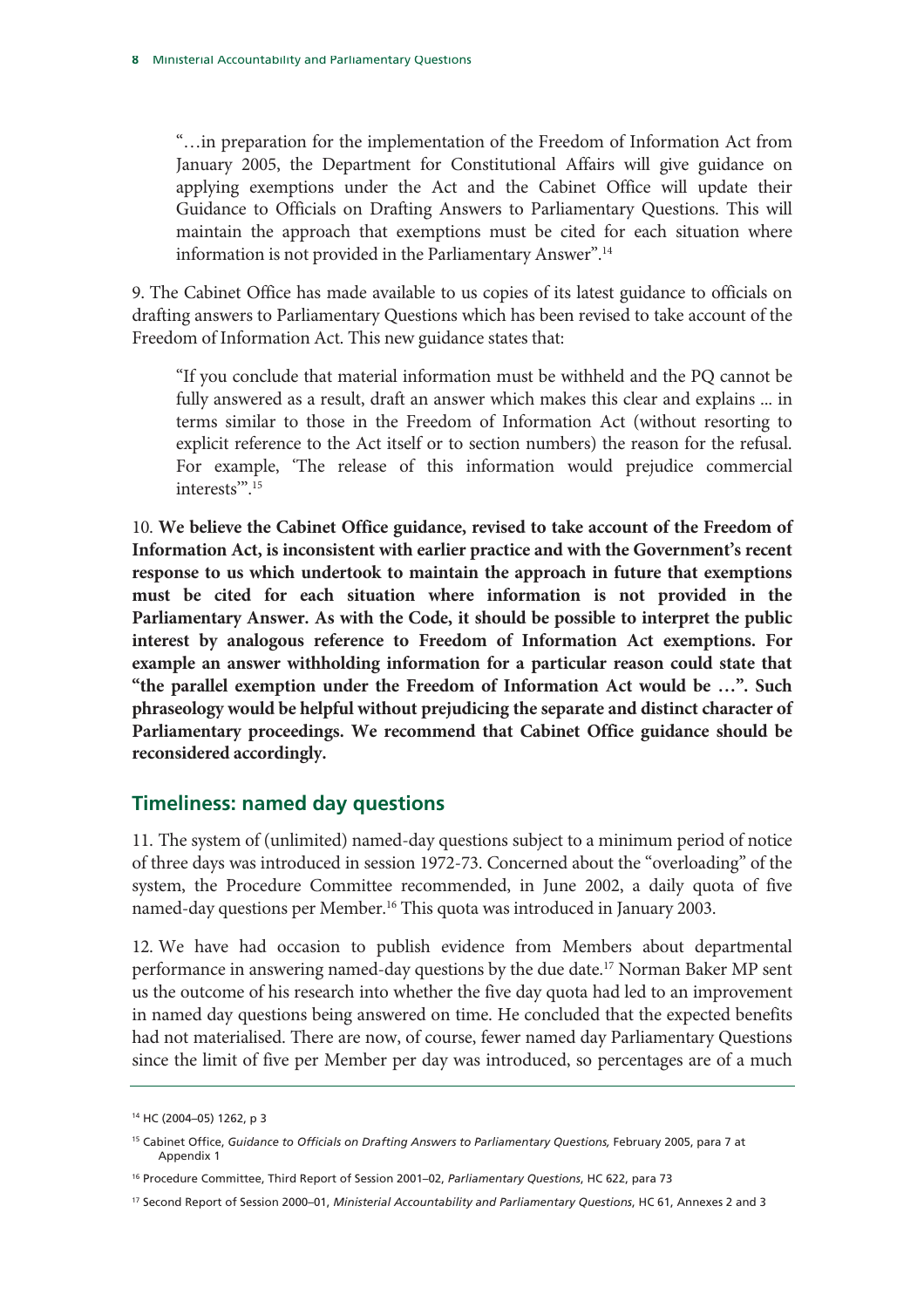smaller total.18 The Table Office kindly undertook a comparison of Mr Baker's results with research which other Members have undertaken on this matter. The Table Office Memorandum is at Appendix 2. Although it was difficult to make meaningful comparisons because of the limited nature of the comparative data available, the Table Office found certain indications about performance. For example, the office of the Leader of the House seemed to show a consistently high level of performance of between 96% and 100%. The Department for Environment, Food and Rural Affairs (Defra); the Department of Health (DH); the Home Office and the Department of Trade and Industry (DTI) showed a low level of performance with figures recorded at substantially below 50%.

13. By way of comparison we also looked at departmental performance on handling of Members' and Peers' correspondence in 2002 and 2003, published by the Cabinet Office.<sup>19</sup> One of the top performers was the office of the Leader of the House with, respectively, 95% and 96% of responses within their target of 15 days. Defra, DH, the Home Office and DTI were among the weaker performers. None of this is conclusive but it may be indicative either of systemic difficulties in certain departments over the handling of information or a reflection of the weight and nature of the caseload of those departments. The Procedure Committee hoped that rationing would "lead to a significant amelioration of the current overloading of the system".20 In the absence of consistent published data on how well departments have met the deadlines in named-day questions it is not possible to determine the relative performance of departments and the reasons for this. **We recommend that the annual report on departmental performance on handling correspondence should be accompanied by a similar report on departmental performance on named-day questions.**

### **'I will writes'**

14. Members have, for some time, expressed concerns about the number of replies to Parliamentary Questions consisting of an undertaking to write to the Member concerned. Such letters are subsequently placed in the Library but are not published. In our last report we also made reference to this issue of 'I will write' replies.<sup>21</sup> On 21 July 2004 the Leader of the House, the Rt Hon Peter Hain MP, announced a change to how 'I will writes' would be handled.<sup>22</sup> One of the changes is that, where it has not been possible to provide a substantive answer before Prorogation, Ministers, instead of issuing an 'I will write' reply as in the past, answer the question with the following form of words: 'It has not proved possible to respond to the [Right] hon Member in the time available before Prorogation'. It is then open to the Member concerned to re-table the question in the new session if he or she wishes. Although portrayed in some press reports as an attempt to avoid answering questions, the new arrangements, if operated properly, should provide for greater

<sup>&</sup>lt;sup>18</sup> According to the Sessional Returns there were there were a total of 23,688 named day questions in Session 2001–02 compared to 8,712 in Session 2003–04.

<sup>19</sup> HC Deb, 20 May 2004, Col 64-66WS

<sup>20</sup> HC (2001–02) HC 622, para 79

<sup>&</sup>lt;sup>21</sup> Third Report of Session 2003-04, *Ministerial Accountability and Parliamentary Questions,* HC 355, para 29

<sup>22</sup> HC Debs, 21 July 2004, cols 35–6 WS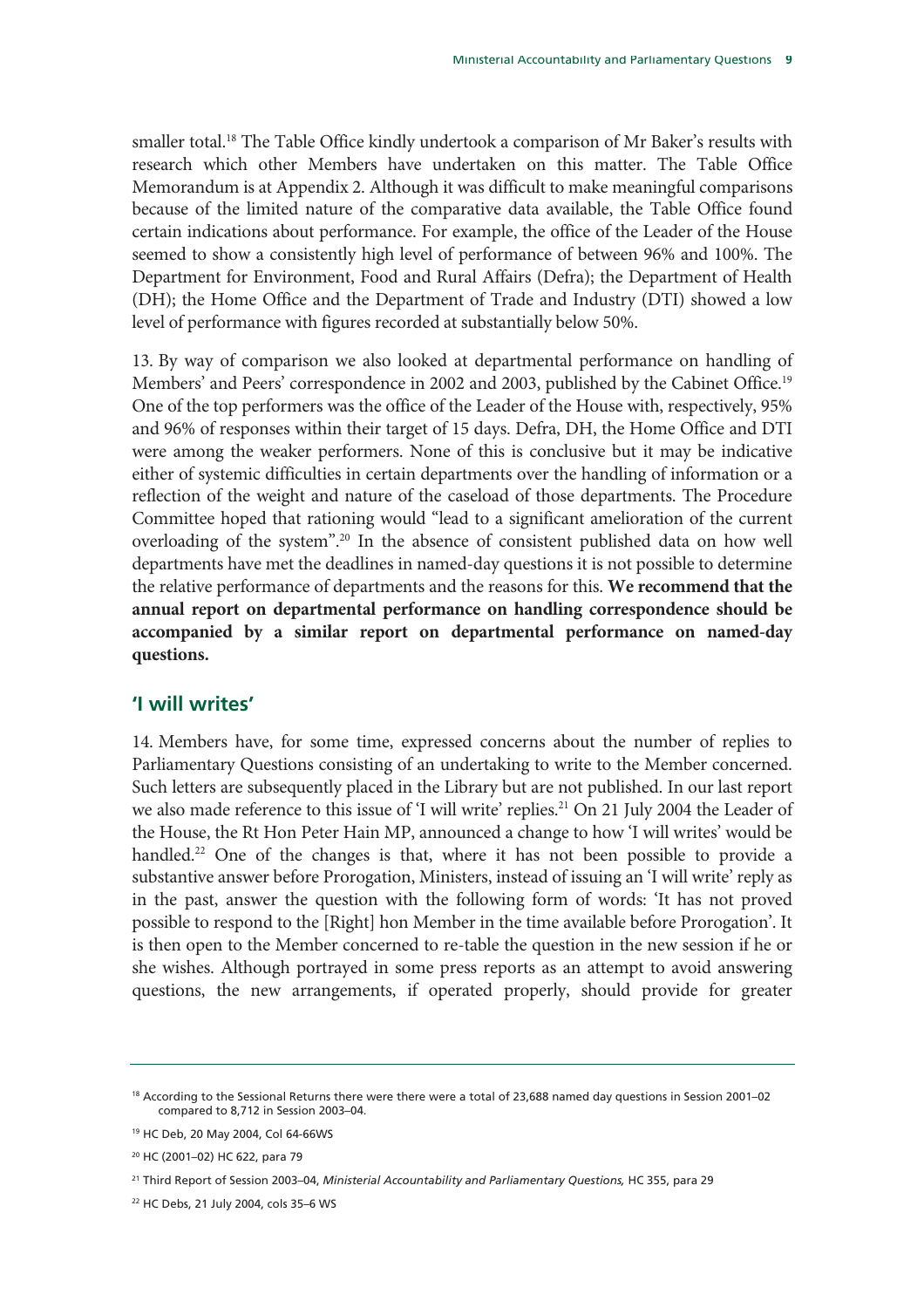efficiency and transparency with answers available to all in the printed volumes of Hansard.<sup>23</sup>

15. However, we have had evidence to suggest that the new arrangements may be open to misuse by departments. One Member of our Committee, Mrs Anne Campbell MP, drew our attention to a question she tabled to the Home Office about terrorist suspects in Belmarsh Prison. She received an answer from the Minister on 22 July 2004 saying he would reply as soon as possible. When no answer was forthcoming, Mrs Campbell tabled the Question again on 27 October. The reply of 18 November adopted the new formulation about it not being possible to reply before Prorogation. The original question had been tabled some four months before.<sup>24</sup>

16. Similarly Mark Oaten MP copied the Committee his letter to Paul Goggins MP, Parliamentary Under-Secretary of State in the Home Office, complaining about the Question he tabled on 12 February 2004. The Question only received an answer nine months later, stating that there was insufficient time to reply before Prorogation. Mr Oaten decided to ask for an answer by letter rather than re-tabling the Question.<sup>25</sup> We recognise that it is early days but, if media predictions that Questions are being 'binned' are not to be proved correct, departments need to ensure they do not bring the system into disrepute. **We would strongly deplore any attempt by departments to use the new arrangements for dealing with Questions before Prorogation, intended to create greater transparency, as a means of avoiding answering a Question. We are particularly concerned about the performance of the Home Office in this respect. We recommend the that Leader of the House should, by the end of the year, review how the new arrangements have been working and report to the House.**

## **Other evidence from Members**

17. It has now become well-established practice for Members who are dissatisfied with the answers they receive from departments to write to the Chairman, (or in some cases copy him their letters to Ministers) asking the Committee to take the matter up with the department concerned. Since we last reported we have received further correspondence from Members complaining about the answers they have received to some of their questions. Inevitably a number of those relate to the war in Iraq.

18. The Committee's approaches to Ministers on behalf of Members always receive a constructive reply. They have also achieved some notable results. For example, David Laws MP was dissatisfied with the answer he had received from the Department of Health about the percentage increases in the budget of drug action teams. Following our intervention the Parliamentary Under-Secretary for Public Health, Melanie Johnson MP, apologised for the fact her original response was inaccurate, provided the correct data, arranged for the Official Report to be corrected and placed a copy of her letter in the Library.<sup>26</sup>

- <sup>25</sup> *Ibid.*
- <sup>26</sup> *Ibid.*

<sup>23</sup> The Guardian, *Ministers now bin MPs' old questions*, 29 November 2004

<sup>24</sup> Vol II, Appendix 5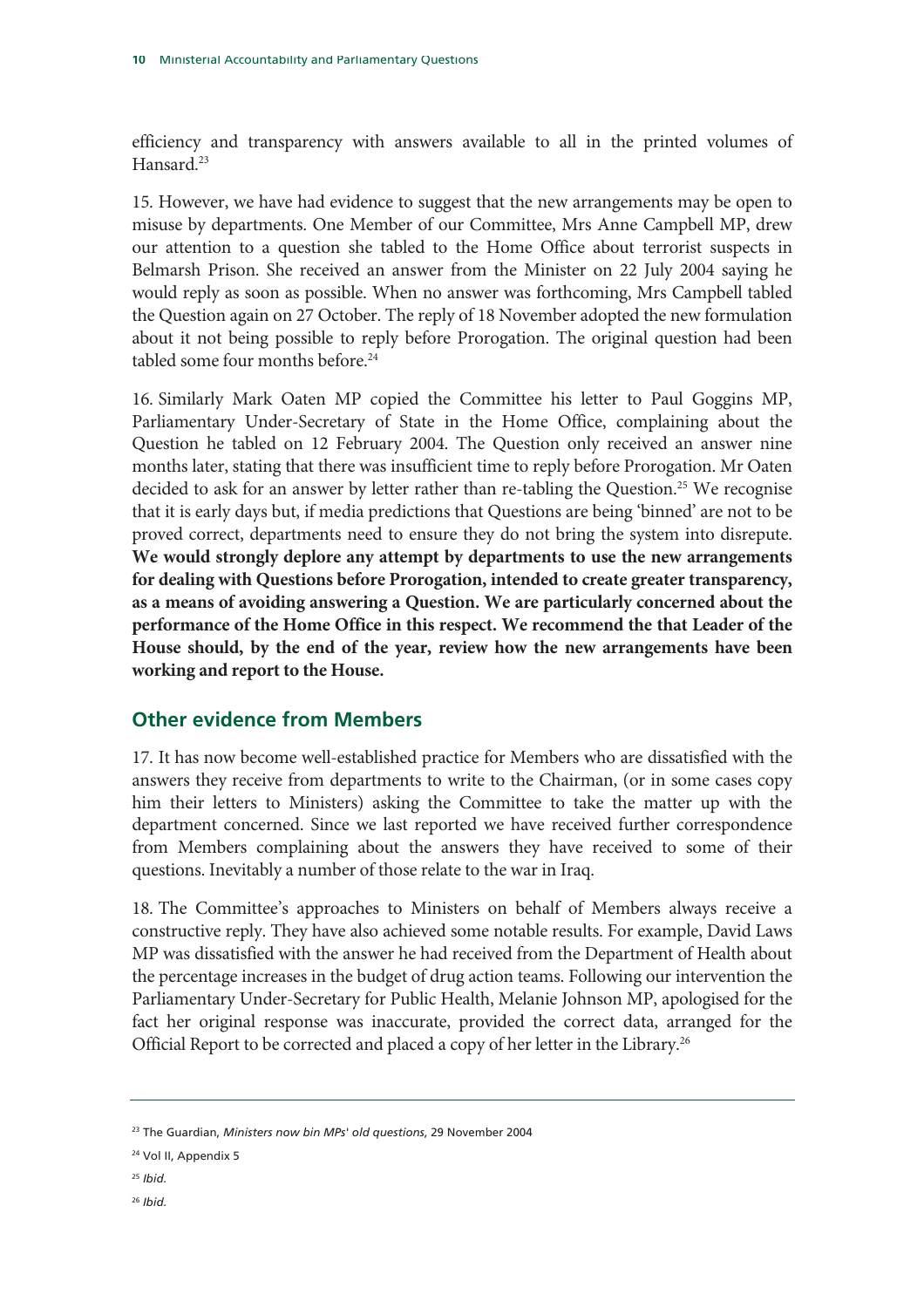19. We also received complaints that questions about the war in Iraq had not been properly answered, mainly by the Prime Minister. These Members complained that the answers instead referred them to the outcome of various inquiries or to other statements made in the House.<sup>27</sup> It is, of course, a matter for Ministers to decide how best to answer Parliamentary Questions and statements to the House are intended to set out the Government's position. Nonetheless, Ministers should also seek to answer Questions as fully as possible. General statements of policy, particularly on controversial issues such as Iraq, may not necessarily address the totality of Members' interests or concerns. Answers to such questions can serve to deepen Members', and the public's, understanding of policy decisions and ministerial actions.

## **Conclusion**

20. The first few months following the implementation of the Freedom of Information Act have seen some high profile stories about hitherto unreleased information. Politicians and the media have been prominent among those using the Act to try and obtain particularly controversial information. We should expect this initial enthusiasm for the Act to settle down in due course. Only then will it be possible to make a rational assessment of the impact of the Act on the system of Parliamentary Questions. Our future reports will provide an opportunity to examine how matters are developing in the new conditions applying to the release of information. We are convinced, however, that Parliamentary Questions will remain crucial as a means for the release of Government information in a publicly accessible form.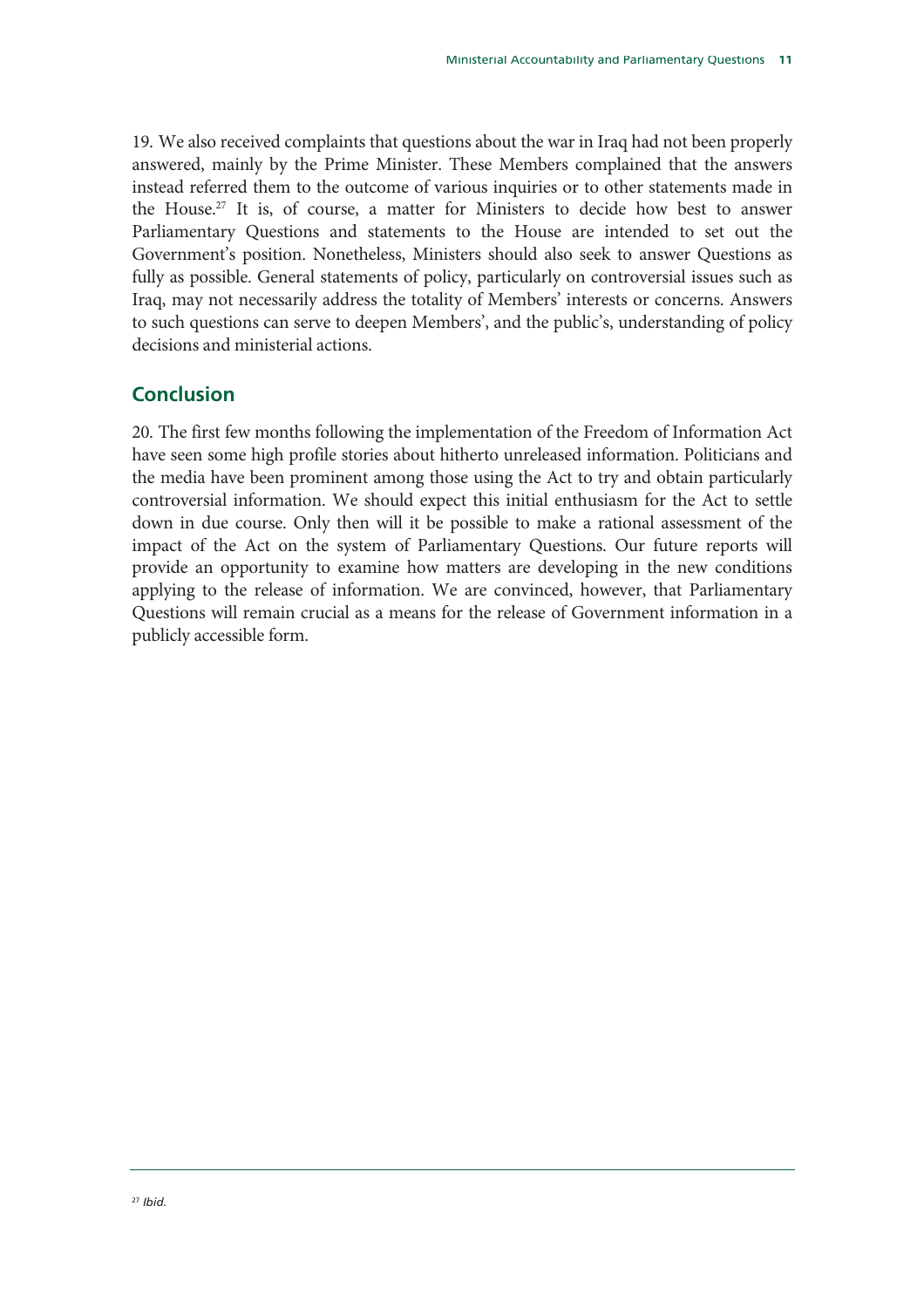# Conclusions and recommendations

- **1.** We understand that the Cabinet Office is actively considering ways in which to disseminate good practice across departments. We will return to this matter in a future report. (Paragraph 2)
- **2.** We are concerned that departments have failed to honour fully their undertaking to provide the specific Code exemption where they have failed to give an answer on public interest grounds. We are particularly concerned that the Home Office has been such a poor performer. This appears to be of a piece with its inability to deal with named day Parliamentary Questions and to meet its own deadlines for correspondence (Paragraph 5)
- **3.** The Committee will monitor the effect of the Freedom of Information Act on Parliamentary Questions, and we will publish our findings in a future report on this subject. (Paragraph 6)
- **4.** We believe the Cabinet Office guidance, revised to take account of the Freedom of Information Act, is inconsistent with earlier practice and with the Government's recent response to us which undertook to maintain the approach in future that exemptions must be cited for each situation where information is not provided in the Parliamentary Answer. As with the Code, it should be possible to interpret the public interest by analogous reference to Freedom of Information Act exemptions. For example an answer withholding information for a particular reason could state that "the parallel exemption under the Freedom of Information Act would be …". Such phraseology would be helpful without prejudicing the separate and distinct character of Parliamentary proceedings. We recommend that Cabinet Office guidance should be reconsidered accordingly. (Paragraph 10)
- **5.** We recommend that the annual report on departmental performance on handling correspondence should be accompanied by a similar report on departmental performance on named-day questions. (Paragraph 13)
- **6.** We would strongly deplore any attempt by departments to use the new arrangements for dealing with Questions before Prorogation, intended to create greater transparency, as a means of avoiding answering a Question. We are particularly concerned about the performance of the Home Office in this respect. We recommend the that Leader of the House should, by the end of the year, review how the new arrangements have been working and report to the House. (Paragraph 16)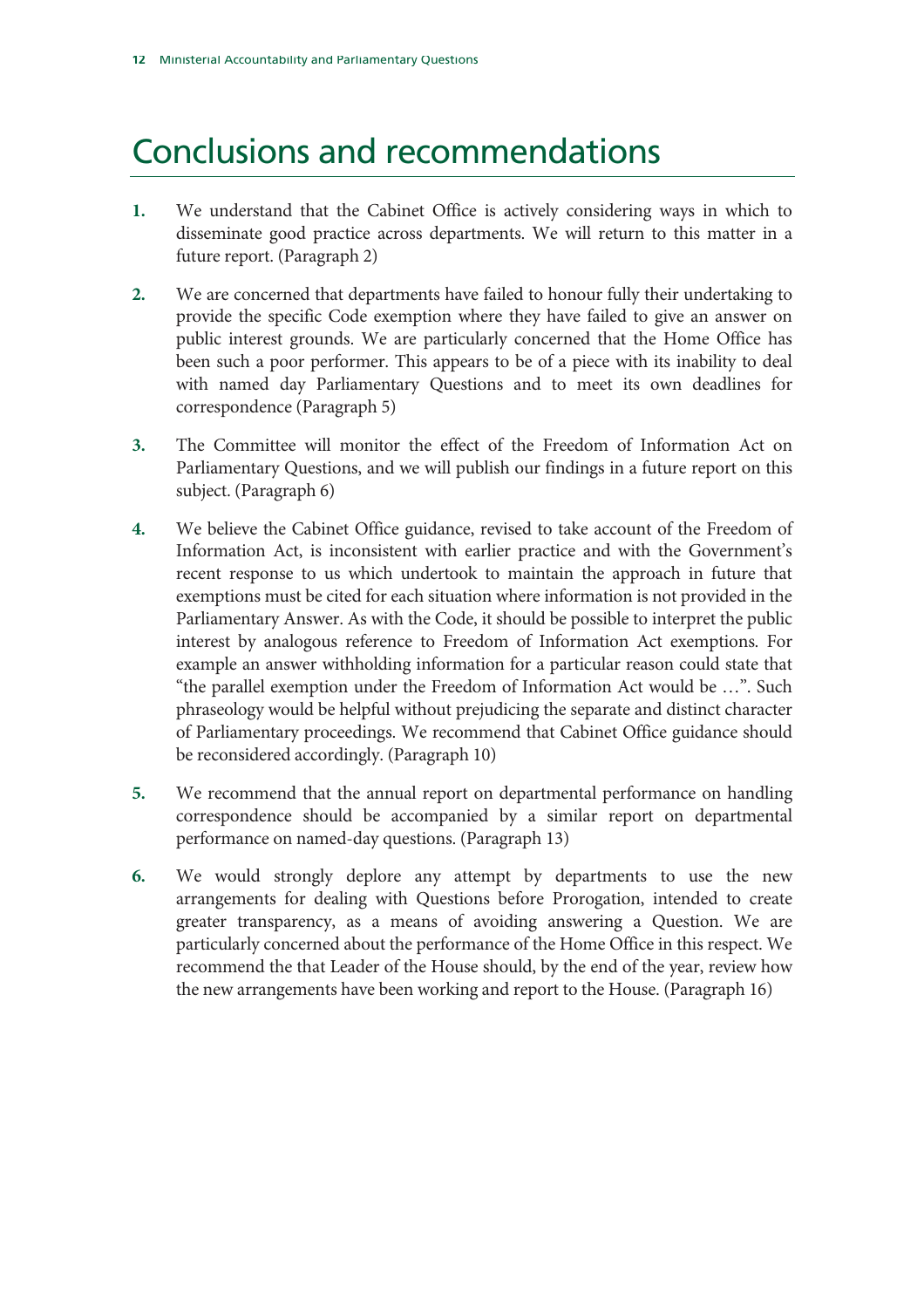# Appendix 1

### **GUIDANCE TO OFFICIALS ON DRAFTING ANSWERS TO PARLIAMENTARY QUESTIONS**

1. Never forget Ministers' obligations to Parliament which are set out in the *Ministerial Code*:

"It is of paramount importance that Ministers give accurate and truthful information to Parliament, correcting any inadvertent error at the earliest opportunity. Ministers who knowingly mislead Parliament will be expected to offer their resignation to the Prime Minister.

Ministers should be as open as possible with Parliament and the public, refusing to provide information only when disclosure would not be in the public interest".

2. It is a civil servant's responsibility to Ministers to help them fulfil those obligations. It is the Minister's right and responsibility to decide how to do so. Ministers want to explain and present Government policy and actions in a positive light. Ministers will rightly expect a draft answer that does full justice to the Government's position.

3. Approach every question predisposed to give relevant information fully, as concisely as possible and in accordance with guidance on disproportionate cost. If there appears to be a conflict between the requirement to be as open as possible and the requirement to protect information whose disclosure would not be in the public interest, you should consult your FOI liaison officer if necessary.

4. Where information is being refused on the grounds of disproportionate cost, there should be a presumption that any of the requested information which is readily available should be provided.

5. Do not omit information sought merely because disclosure could lead to political embarrassment or administrative inconvenience.

6. Where there is a particularly fine balance between openness and non-disclosure, and when the draft answer takes the latter course, this should be explicitly drawn to the Minister's attention. Similarly, if it is proposed to reveal information of a sort which is not normally disclosed, this should be explicitly drawn to Ministers' attention. The Minister should also be advised of any relevant FOI cases which are under consideration which could impact on the way the PQ should be answered.

7. If you conclude that material information must be withheld and the PQ cannot be fully answered as a result, draft an answer which makes this clear and explains the reasons, such as disproportionate cost or the information not being available, or explains in terms similar to those in the Freedom of Information Act (without resorting to explicit reference to the Act itself or to section numbers) the reason for the refusal. For example, "The release of this information would prejudice commercial interests". Take care to avoid draft answers which are literally true but likely to give rise to misleading inferences.

8. Where an MP/Peer tables a question and has also submitted a separate request to the department under FOI, it is reasonable to reply in terms that the issue is currently under consideration. Once a decision has been reached, the MP/Peer should be informed of the answer and a copy of the letter placed in the Libraries of the House. Consideration should also be given to a written ministerial statement in both Houses.

9. Where a decision on an FOI case results in a change of policy and that information which was previously withheld is now being released, consideration should be given to informing both Houses, for example, through written ministerial statement.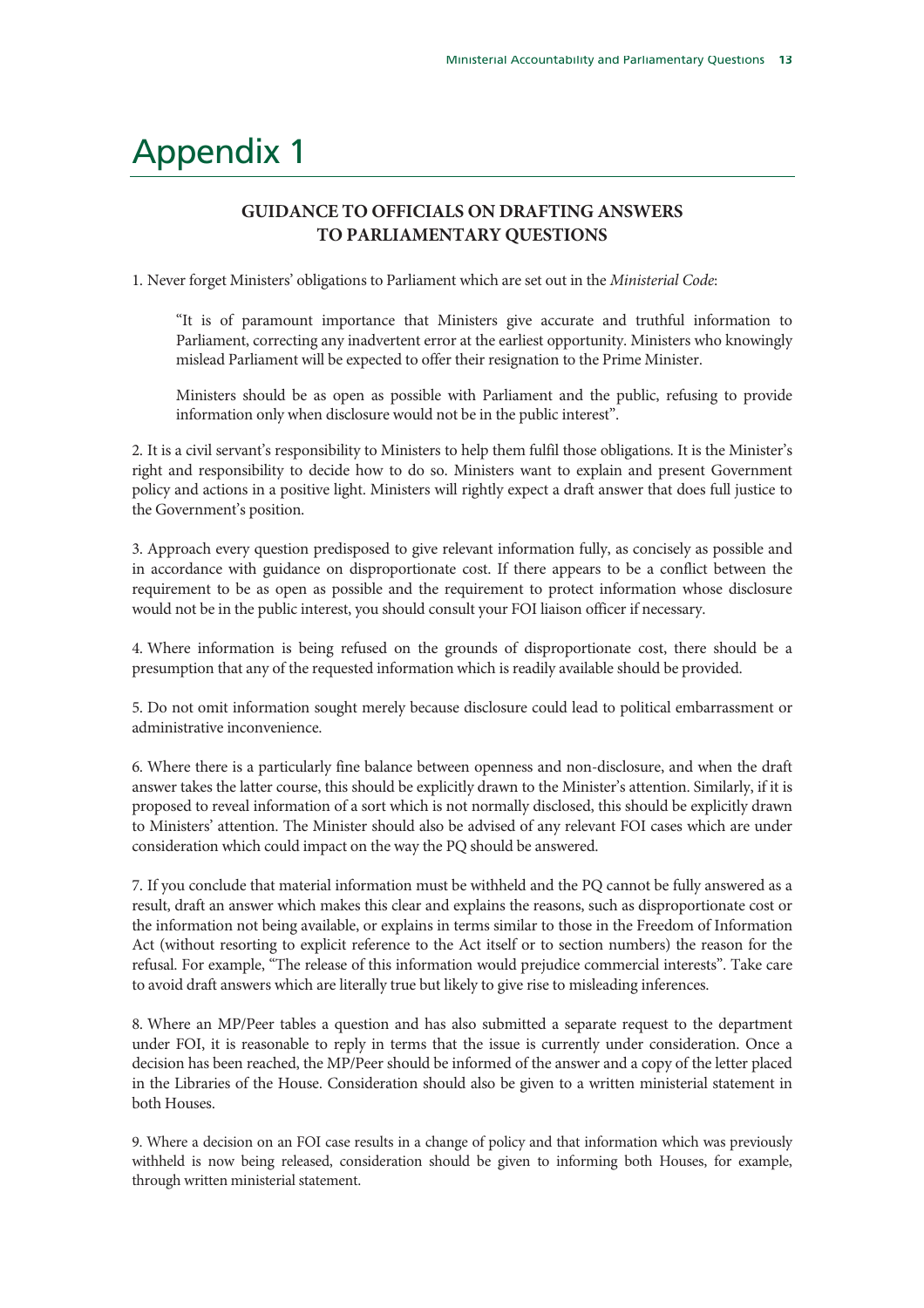10. PQs should be answered within the normal deadlines. In the House of Commons, a Named Day question should receive a substantive response on the day named and an Ordinary Written question should receive a substantive response within a working week of it being tabled. In the House of Lords, questions for Written Answer are expected to be answered within 14 days. Consideration of a parallel FOI request is not a reason to delay an answer to a Parliamentary Question.

CABINET OFFICE February 2005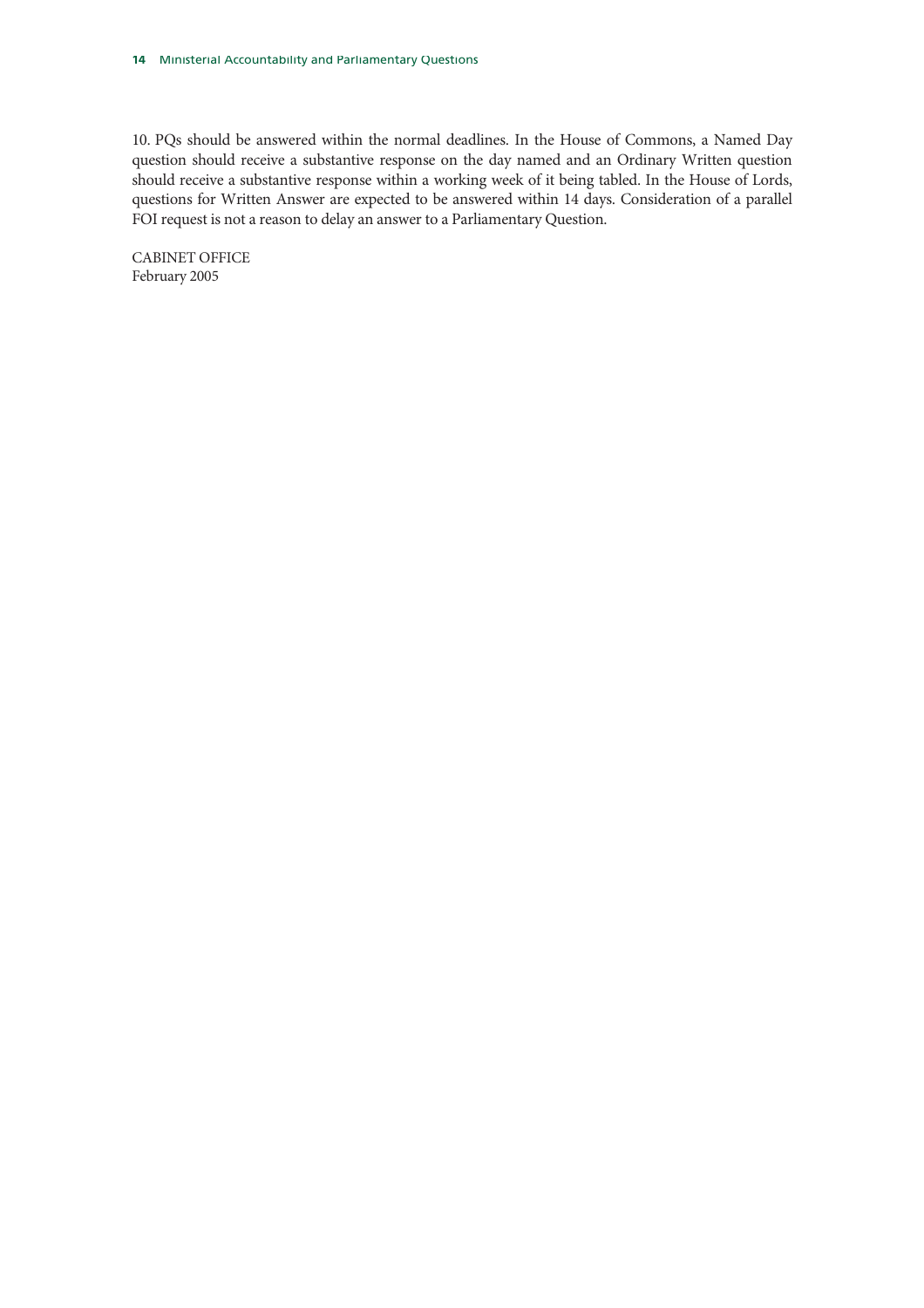# Appendix 2: Letter from the Principal Clerk, Table Office

### **Parliamentary Written Answers: Memorandum from Mr Norman Baker, MP**

I enclose some comments on the memorandum to the Committee from Mr Norman Baker MP. I have compared Mr Baker's results with research that other Members have undertaken on this matter. Given the limited data applicable to the period before the limit on named day questions was put in place, the comparisons show nothing conclusive, but some comparisons can be made between performance of different Departments.

Mr Baker has collated data covering the period 1 January 2003 to early  $2004^{28}$  for a total of 15 Government Departments on

- The percentage of ordinary written questions answered within 10 working days, and
- The percentage of named day written questions answered on the date specified.

Mr Baker's central complaint is that the limit of 5 named day questions that Members can table each day, put in place in January 2003, have not been met with a corresponding improvement in the number of named day questions being answered on time.

Mr Baker's analysis can be compared with

- analysis carried out by Mr Simon Burns (on the basis of answers to parliamentary questions) of the numbers of named day questions that received holding answers (it is assumed that the remainder of named day questions accordingly received a substantive reply) for the period 15 October to 5 November 2001<sup>29</sup>, and
- answers to parliamentary questions tabled by Mr John Thurso on the numbers of named day written questions that received a substantive answer on the day specified in 2002–3 and 2003–04 up to July.

Mr Baker's figures are broadly consistent with the figures obtained by Mr Thurso, with the one exception of figures for the Department for Constitutional Affairs. This is slightly surprising, as the two sets of figures cover a fairly similar time period.

It is very difficult to make meaningful comparisons with the figures obtained by Mr Burns as the 2001 data only applied to a period of 3 weeks, as opposed to around 15 months. The small size of the Burns sample may exaggerate improvements in a Department's performance or erroneously point to a fall in standards. The Thurso and Baker samples are statistically much more significant<sup>30</sup>. However, given these caveats, the limited comparison with the Burns sample does illustrate

x Substantial improvements in percentages of named day questions answered on the day specified by the Cabinet Office, Department of Culture, Media and Sport, Treasury, Department for

<sup>&</sup>lt;sup>28</sup> The end date for the sample was determined by the Department itself depending on when the answer was given.

<sup>&</sup>lt;sup>29</sup> Third Report of the Procedure Committee, Session 2001-02, on Parliamentary Questions, HC 622, Ev. 101.

<sup>&</sup>lt;sup>30</sup> Neither Mr Baker nor Mr Thurso pursued questions to the Prime Minister or the Solicitor General, as Mr Burns had done.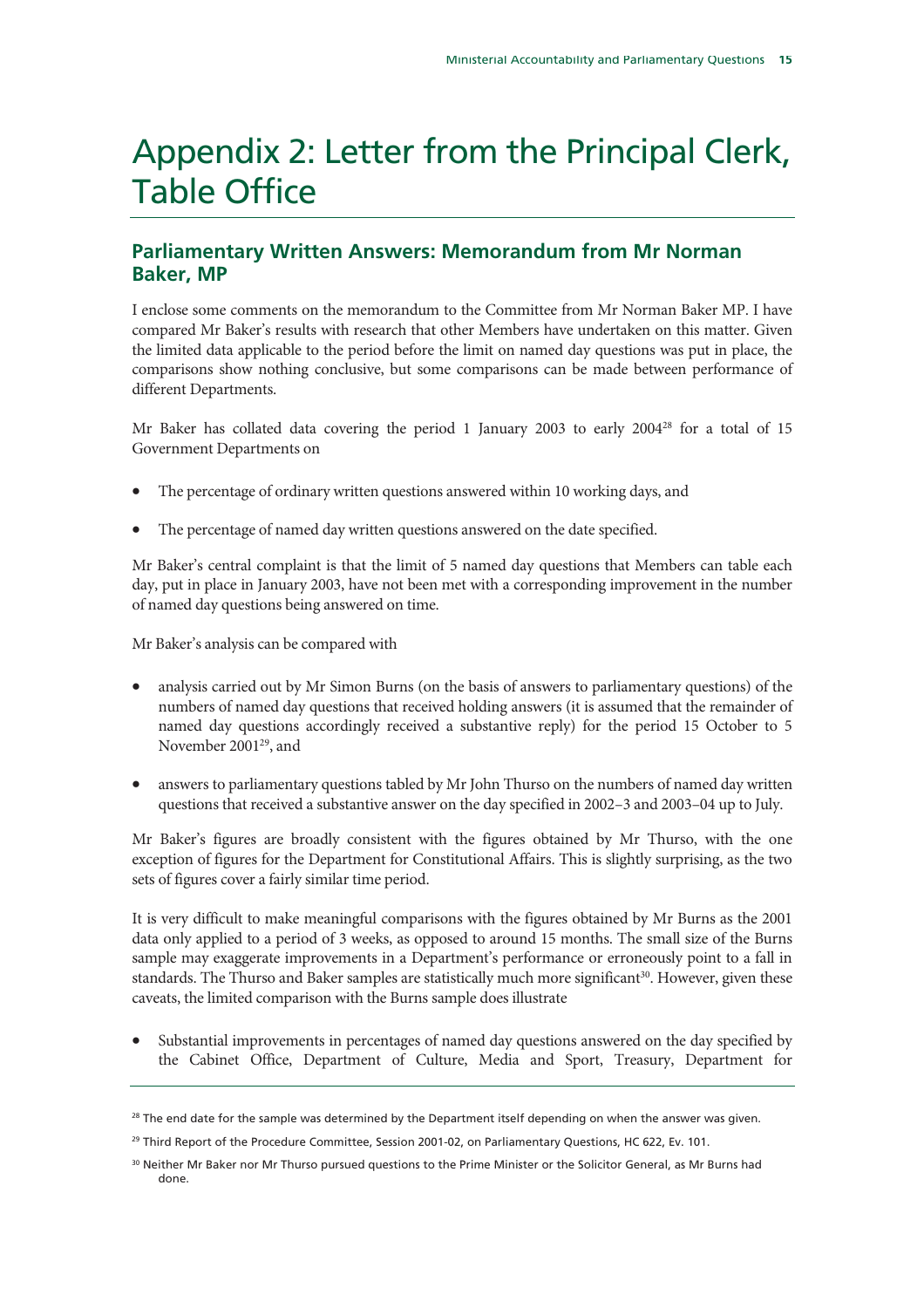Constitutional Affairs, and Northern Ireland Office, and an improvement in performance by the Office of the Deputy Prime Minister and the Department for Transport compared to the performance of the Department for Transport, Local Government and the Regions. Each of these Departments answered over 60% of named day questions on the day specified in both the Baker and Thurso samples.

- Consistently high level of performance from the office of the Leader of the House.
- x A fall in percentages answered on the day specified by the Foreign and Commonwealth Office, the Office of the Secretary of State for Wales, and the Department for Work and Pensions, although all three Departments record percentages over 60%.
- x No discernible improvement from a low level of performance noted in the Burns sample, for the Department for Environment, Food and Rural Affairs, Department of Health, Home Office and Department for Trade and Industry; each still records figures substantially below 50%.
- No comparisons were possible on the basis of data provided by the Ministry of Defence, and the Department for International Development.
- The Scotland Office estimates a performance of c.65% in its response to Mr Baker, but no comparable data was produced for the Burns sample.
- The Department for Education and Skills did not provide the information requested to Mr Baker, but on the basis of data provided to Mr Thurso, its performance appears to have remained at around 50% during 2002–03 but to have dipped to 20% in the first months of 2003–04.

I hope that this assessment is of use to the Committee in its work.

#### *15 November 2004*

| <b>Department</b>                  | <b>Simon Burns Sample</b><br>$(15.10.01 \text{ to } 5.11.01)$ |                                                                                        | <b>John Thurso Samples</b><br>(a) Session 2002-03 and<br>(b) Session 2003–04 up to<br>April 2004 <sup>31</sup> |                                                                                        | Norman Baker Sample<br>(1.01.03 to early 2004<br>(see footnote 1) |                                                                                        |
|------------------------------------|---------------------------------------------------------------|----------------------------------------------------------------------------------------|----------------------------------------------------------------------------------------------------------------|----------------------------------------------------------------------------------------|-------------------------------------------------------------------|----------------------------------------------------------------------------------------|
|                                    | <b>Number</b><br>of named<br>day<br>questions<br>tabled       | Number of<br>substantive<br>answers on<br>day<br>specified<br>(percentage<br>of total) | <b>Number</b><br>of named<br>day<br>questions<br>tabled                                                        | Number of<br>substantive<br>answers on<br>day<br>specified<br>(percentage<br>of total) | <b>Number</b><br>of named<br>day<br>questions<br>tabled           | Number of<br>substantive<br>answers on<br>day<br>specified<br>(percentage<br>of total) |
| <b>Cabinet Office</b>              | 20                                                            | 13 (65%)                                                                               | (a) 74<br>$(b)$ 34                                                                                             | 62 (84%)<br>25 (74%)                                                                   | 84                                                                | 67 (80%)                                                                               |
| <b>Culture, Media</b><br>and Sport | 44                                                            | 17 (39%)                                                                               | (a) 202<br>$(b)$ 78                                                                                            | 112 (55%)<br>54 (69%)                                                                  | 176                                                               | $105(60\%)$                                                                            |
| <b>Defence</b>                     | 153                                                           | 100 (65%)                                                                              | (a) 51<br>$(b)$ 46                                                                                             | Information<br>not<br>available                                                        | 819                                                               | Information<br>not<br>available                                                        |

#### **Data collected on numbers of named day written questions answered on the date specified**

<sup>31</sup> The precise date to which questions were counted differs marginally between departments, but it is assumed that these differences do not have a significant effect on the results given the relatively long time period of the sample.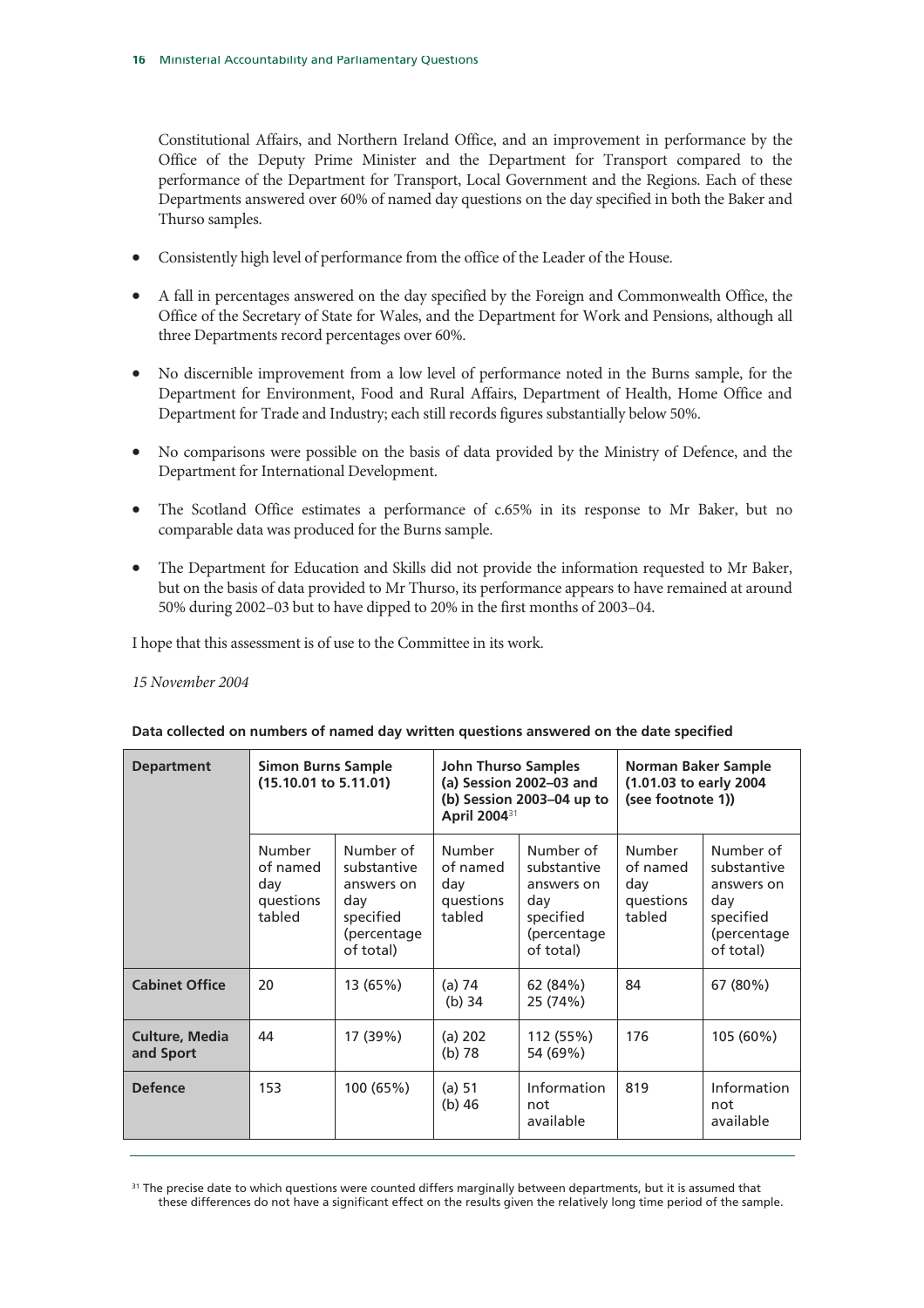| <b>Education and</b><br><b>Skills</b>                                                  | 191                  | 96 (50%)   | (a) 630<br>(b) 451                                                                                         | 52%<br>20%                                          | 797                                                                                                                                | Information<br>not<br>available |
|----------------------------------------------------------------------------------------|----------------------|------------|------------------------------------------------------------------------------------------------------------|-----------------------------------------------------|------------------------------------------------------------------------------------------------------------------------------------|---------------------------------|
| Environment.<br><b>Food and Rural</b><br><b>Affairs</b>                                | 254                  | 53 (21%)   | (b) 368                                                                                                    | 55 (15%)                                            | 190                                                                                                                                | 42 (22%)                        |
| <b>Treasury</b>                                                                        | 143                  | 68 (48%)   | (a) 620<br>(b) 277                                                                                         | 438 (71%)<br>188 (68%)                              | 544                                                                                                                                | 380 (70%)                       |
| <b>Foreign and</b><br>Commonwealth<br><b>Office</b>                                    | 66                   | 62 (94%)   | (a) 591<br>(b) 250                                                                                         | 74%<br>76%                                          | 637                                                                                                                                | 471 (74%)                       |
| <b>Health</b>                                                                          | 345                  | 135 (39%)  | (a) 1448<br>(b) 579                                                                                        | 32%32<br>37%                                        | 1458                                                                                                                               | Approx.<br>30%                  |
| Home                                                                                   | 156                  | 64 (41%)   | Information not<br>available. Published<br>performance measures<br>37% of PQs answered<br>within deadline. | for 2002-03 indicate that                           | Information not<br>available. Latest<br>published performance<br>measures indicate that<br>39% of PQs answered<br>within deadline. |                                 |
| <b>International</b><br><b>Development</b>                                             | 21                   | 7(33%)     | Information not<br>available.                                                                              |                                                     | Information not<br>available.                                                                                                      |                                 |
| Lord<br><b>Chancellor's</b><br>Department /<br><b>Constitutional</b><br><b>Affairs</b> | 24                   | 12 (50%)   | $(a)$ 98<br>$(b)$ 70                                                                                       | 65 (66%)<br>34 (49%)                                | 122                                                                                                                                | 100 (82%)                       |
| <b>Northern Ireland</b>                                                                | 32                   | 7(22%)     | (a) 223 in<br>2003<br>(b) 129<br>from Jan<br>to April<br>2004                                              | 80% in<br>period 1<br>May to 31<br>December<br>2003 | 65                                                                                                                                 | 52 (80%)                        |
| <b>Prime Minister</b>                                                                  | 37                   | 30 (81%)   | Question not asked by<br>Mr Thurso.                                                                        |                                                     | Question not asked by<br>Mr Thurso.                                                                                                |                                 |
| <b>President of the</b><br><b>Council / Leader</b><br>of the House                     | 7                    | $7(100\%)$ | $(a)$ 46<br>$(b)$ 19                                                                                       | 44 (96%)<br>19 (100%)                               | 49                                                                                                                                 | 47 (96%)                        |
| <b>Scotland</b>                                                                        | Figures not provided |            | $(a)$ 48<br>$(b)$ 21                                                                                       | Department<br>estimates<br>60%                      | 56                                                                                                                                 | Approx 36<br>(65%)              |
| <b>Solicitor General</b>                                                               | 5                    | $5(100\%)$ | Question not asked by<br>Mr Thurso.                                                                        |                                                     | Question not asked by<br>Mr Baker.                                                                                                 |                                 |
| <b>Trade and</b><br><b>Industry</b>                                                    | 104                  | 50 (48%)   | (a) 723<br>(b) 336                                                                                         | 247 (34%)<br>117 (32%)                              | 723                                                                                                                                | 247 (34%)                       |

 $32$  Information not given in form requested, but Department reported that 68% and 63% of answers in the respective time periods received a holding answer (it is assumed the remainder received a substantive one).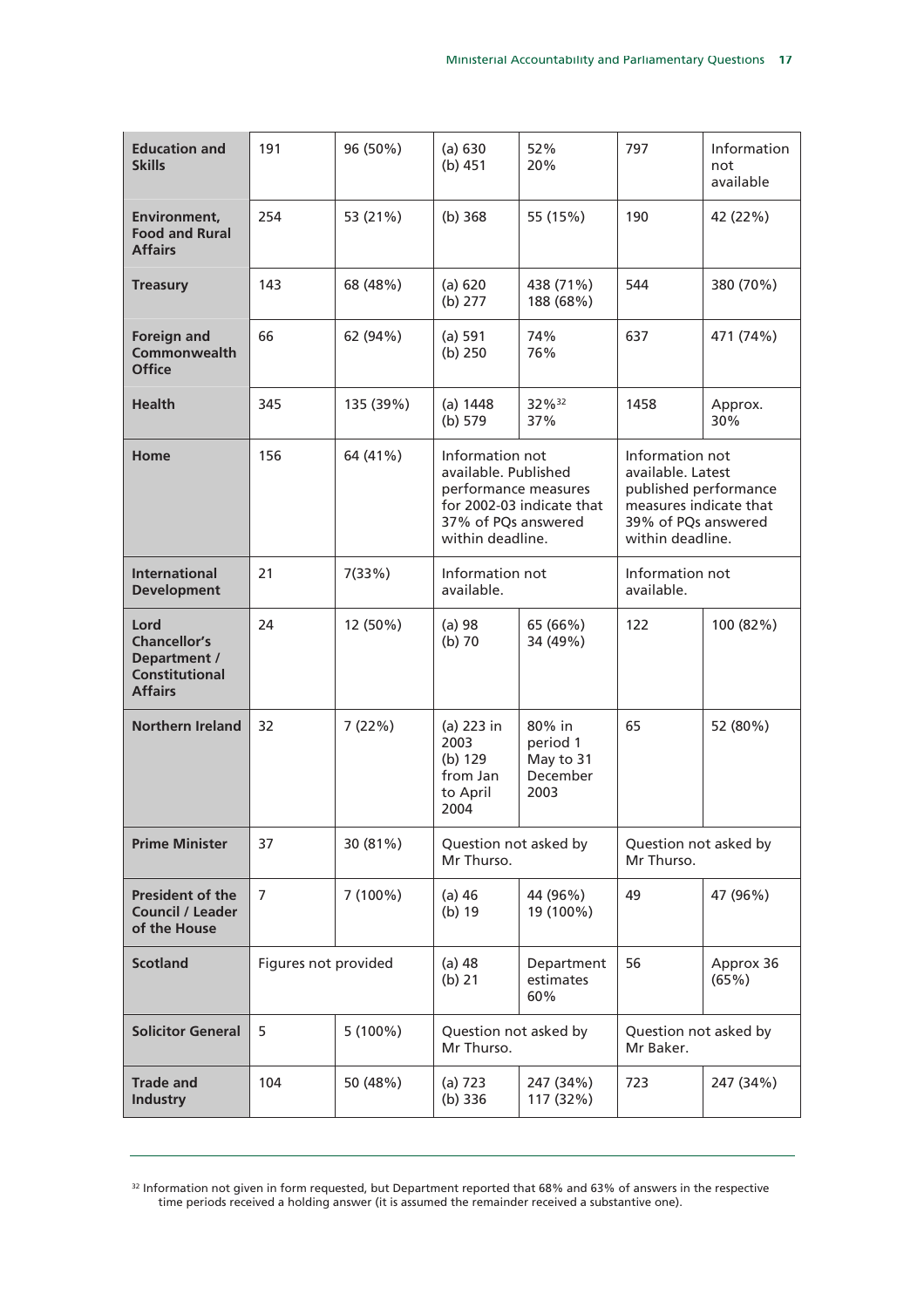| <b>Transport, Local</b><br>Government<br>and Regions | 261 | 180 (69%) |                                                                            |                        |     |           |
|------------------------------------------------------|-----|-----------|----------------------------------------------------------------------------|------------------------|-----|-----------|
| <b>Wales</b>                                         | 10  | 10 (100%) | $(a)$ 42<br>(b) 6                                                          | 62%<br>100%            | 38  | 23 (61%)  |
| <b>Work and</b><br><b>Pensions</b>                   | 106 | 88 (83%)  | Information given in<br>form not usable for this<br>purpose. <sup>33</sup> |                        | 463 | 306 (66%) |
| <b>Office of Deputy</b><br><b>Prime Minister</b>     |     |           | $(a)$ 485<br>(b) 302                                                       | 415 (86%)<br>260 (86%) | 548 | 460 (84%) |
| <b>Transport</b>                                     |     |           | (a) 537<br>(b) 266                                                         | 420 (78%)<br>192 (72%) | 539 | 410 (76%) |

<sup>33</sup> DWP provided proportions of named day questions being answered on day specified; the average monthly proportion in 2002-03 was 57%; the average monthly proportion in 2003-04 up to April was 77%.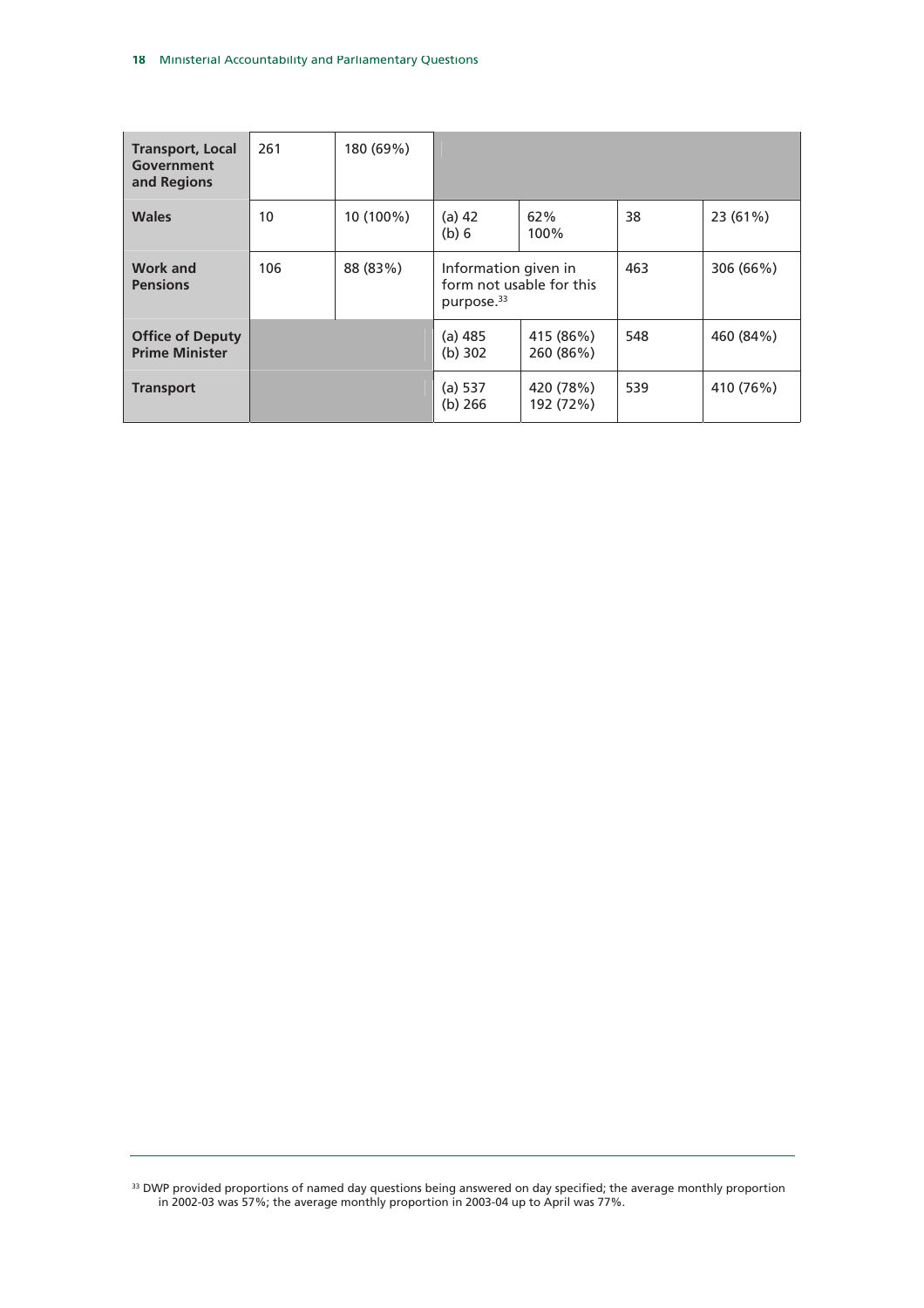# Formal minutes

### **Thursday 17 March 2005**

Members present:

Tony Wright, in the Chair

Mrs Anne Campbell Mr David Heyes

 Mr Kelvin Hopkins Mr Gordon Prentice

The Committee deliberated.

Draft Report (Ministerial Accountability and Parliamentary Questions), proposed by the Chairman, brought up and read.

*Ordered*, That the Chairman's draft Report be read a second time, paragraph by paragraph.

Paragraphs 1 to 20 read and agreed to.

*Resolved*, That the Report be the Fifth Report of the Committee to the House.

*Ordered*, That the Chairman do make the Report to the House.

Several Papers were ordered to be appended to the Report.

*Ordered*, That the Appendices to the Report be reported to the House.—(*The Chairman.*)

[Adjourned to a day and time to be fixed by the Chairman.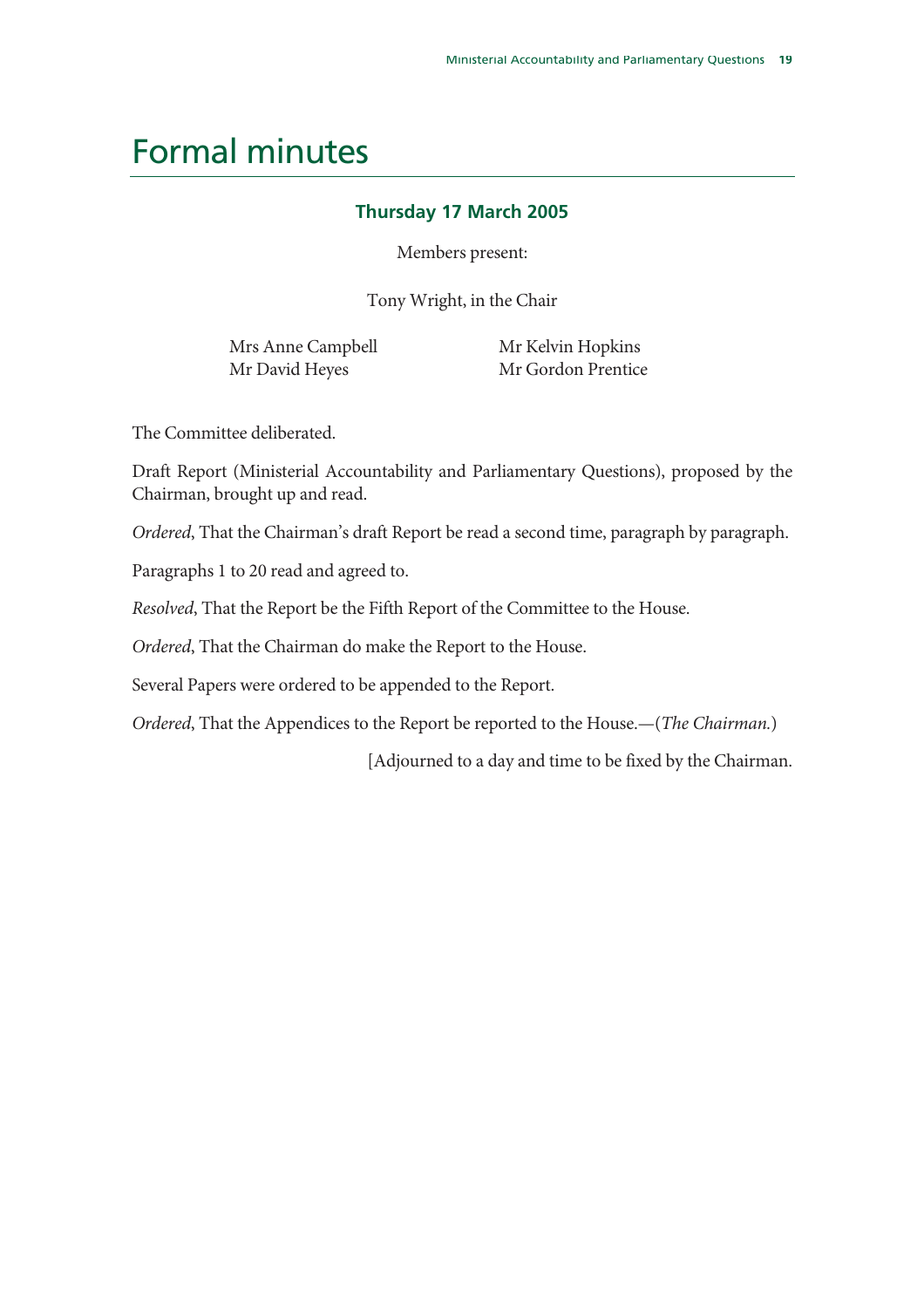# Reports from the Public Administration Select Committee since 2001

#### **Session 2004–05**

| <b>First Report</b> | Government by Inquiry                                                  | $HC 51-I (Cm 6481)$ |
|---------------------|------------------------------------------------------------------------|---------------------|
| Second Report       | Work of the Committee in 2004                                          | HC 306              |
| Third Report        | Response to the Government's Consultation on the<br>Civil Service Bill | HC 336              |
| Fourth Report       | Choice, Voice and Public Services                                      | $HC 49-1$           |
| Fifth Report        | Ministerial Accountability and Parliamentary<br><b>Ouestions</b>       | <b>HC</b> 449-1     |

#### **Session 2003–04**

| <b>First Report</b>         | A Draft Civil Service Bill: Completing the Reform                                                                                    | HC 128-I (Cm 6373) |
|-----------------------------|--------------------------------------------------------------------------------------------------------------------------------------|--------------------|
| Second Report               | The Work of the Committee in 2003                                                                                                    | <b>HC 229</b>      |
| Third Report                | Ministerial Accountability and Parliamentary<br>Questions                                                                            | HC 355 (HC 1262)   |
| Fourth Report               | Taming the Prerogative: Strengthening Ministerial<br>Accountability to Parliament                                                    | HC 422 (Cm 6187)   |
| Fifth Report                | A Matter of Honour: Reforming the Honours System HC 212–I (Cm 6479)                                                                  |                    |
| <b>First Special Report</b> | Ministerial Accountability and Parliamentary<br>Questions: Government Response to the Committee's<br>Third Report of Session 2003-04 | HC 1262            |

#### **Session 2002–03**

| <b>First Special Report</b> | The Public Service Ethos: Government's Response to<br>the Committee's Seventh Report of Session 2001-02                                        | HC 61             |
|-----------------------------|------------------------------------------------------------------------------------------------------------------------------------------------|-------------------|
| <b>First Report</b>         | Ministerial Accountability and Parliamentary<br>Questions: The Government Response to the Ninth<br>Report from the Committee (Session 2001-02) | <b>HC 136</b>     |
| Second Report               | The Work of the Committee in 2002                                                                                                              | <b>HC 447</b>     |
| Third Report                | Ombudsman Issues                                                                                                                               | HC 448 (Cm 5890)  |
| Fourth Report               | Government By Appointment: Opening up the<br>Patronage State                                                                                   | $HC 165 - I$      |
| <b>Fifth Report</b>         | On Target? Government By Measurement                                                                                                           | HC 62-I (HC 1264) |
| Sixth Report                | On Target? Government By Measurement: the<br>Government's Response to the Committee's Fifth<br>Report                                          | <b>HC 1264</b>    |

| <b>Session 2001-02</b> |                                                                                                                                |        |
|------------------------|--------------------------------------------------------------------------------------------------------------------------------|--------|
| First Report           | Public Participation: Issues and Innovations: The<br>Government Response to the Committee's Sixth<br>Report of Session 2000–01 | HC 334 |